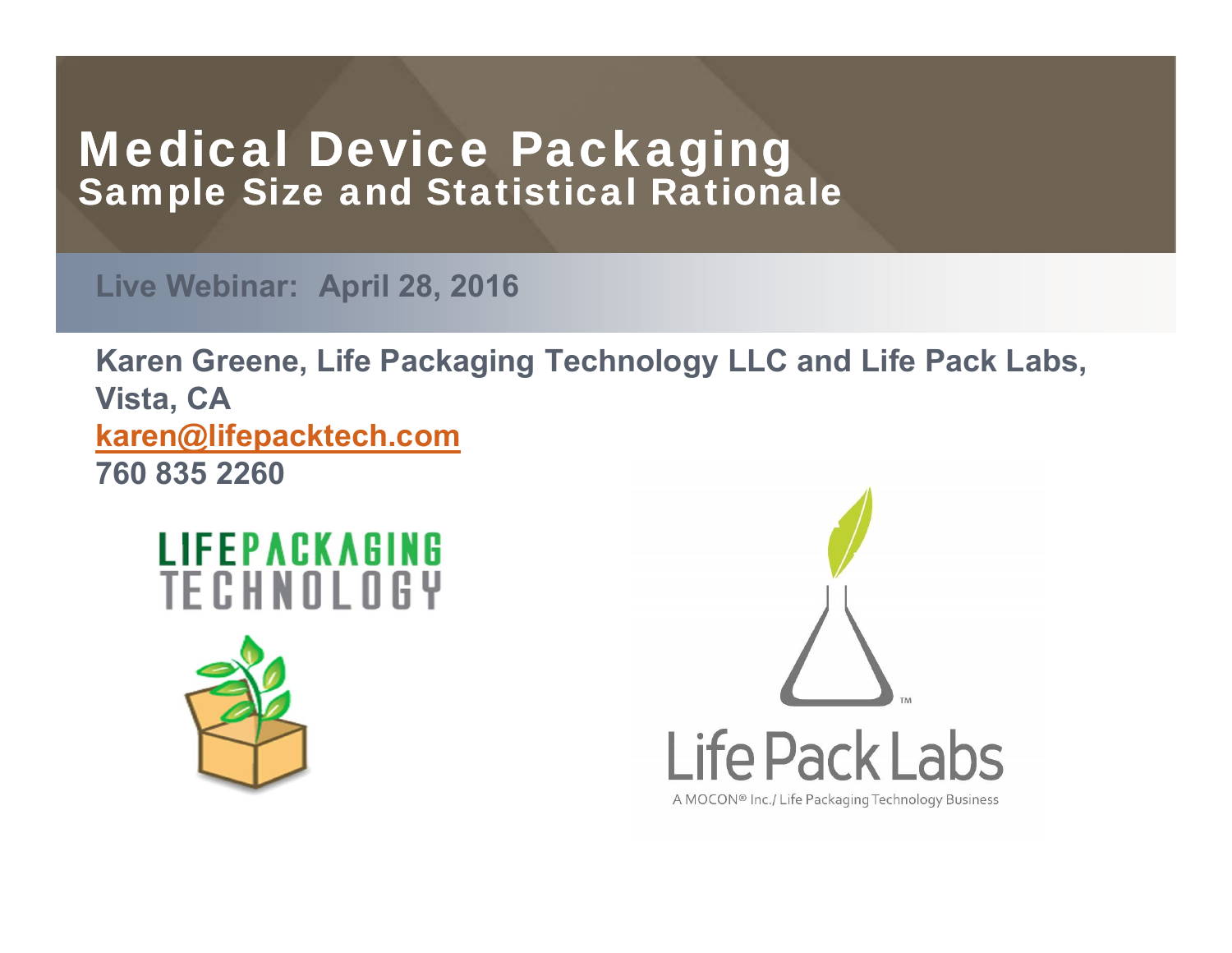**Life Packaging Technology**

**Provides customized packaging engineering services on a global basis: design, prototyping, technical and quality systems consultation and low volume manufacturing for packaging feasibility.**

**www.lifepackagingtechnology.com**

### **Life Pack Labs**

**Provides expert packaging testing services for healthcare/ pharmaceutical and medical packaging www.lifepacklabs.com**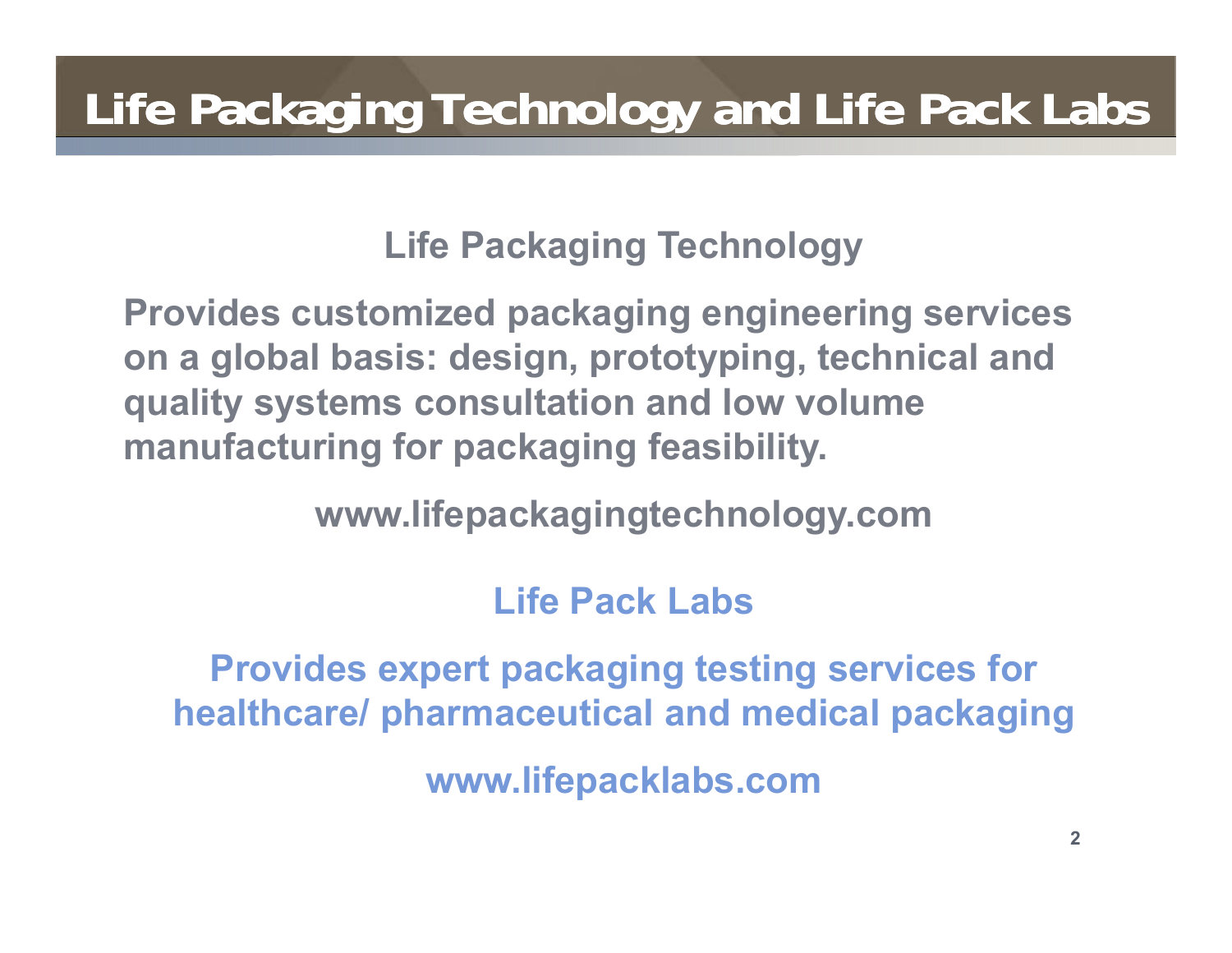### **Agenda**

- $\bullet$  **Statistical Rationales---the importance and application of developing an appropriate sample size for testing**
- $\bullet$  **Compliance and guidance for:**
	- **medical device sterile barrier systems**
	- **Food**
- $\bullet$  **Determining sample size for sterile barrier systems (packaging systems)**
	- **A process for developing an appropriate and statistically valid test population**
- • **Summary of key takeaways of non-statistically significant survey of medical device companies on statistical rationales**
- $\bullet$ **Wrap Up**
- $\bullet$ **Question and answer**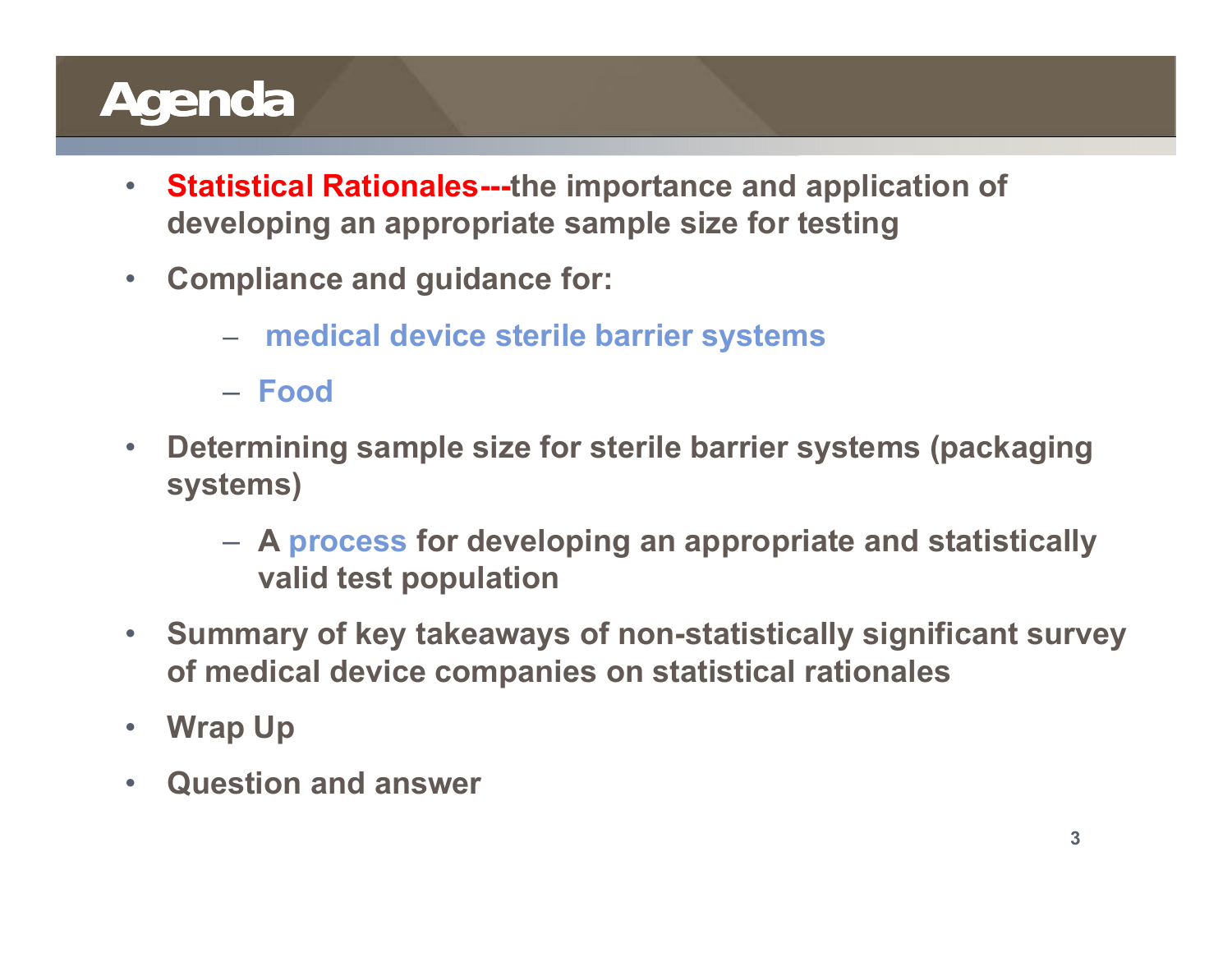### **Statistical Sample Size Development**

# **Why Have a Statistically Significant Sample Size?**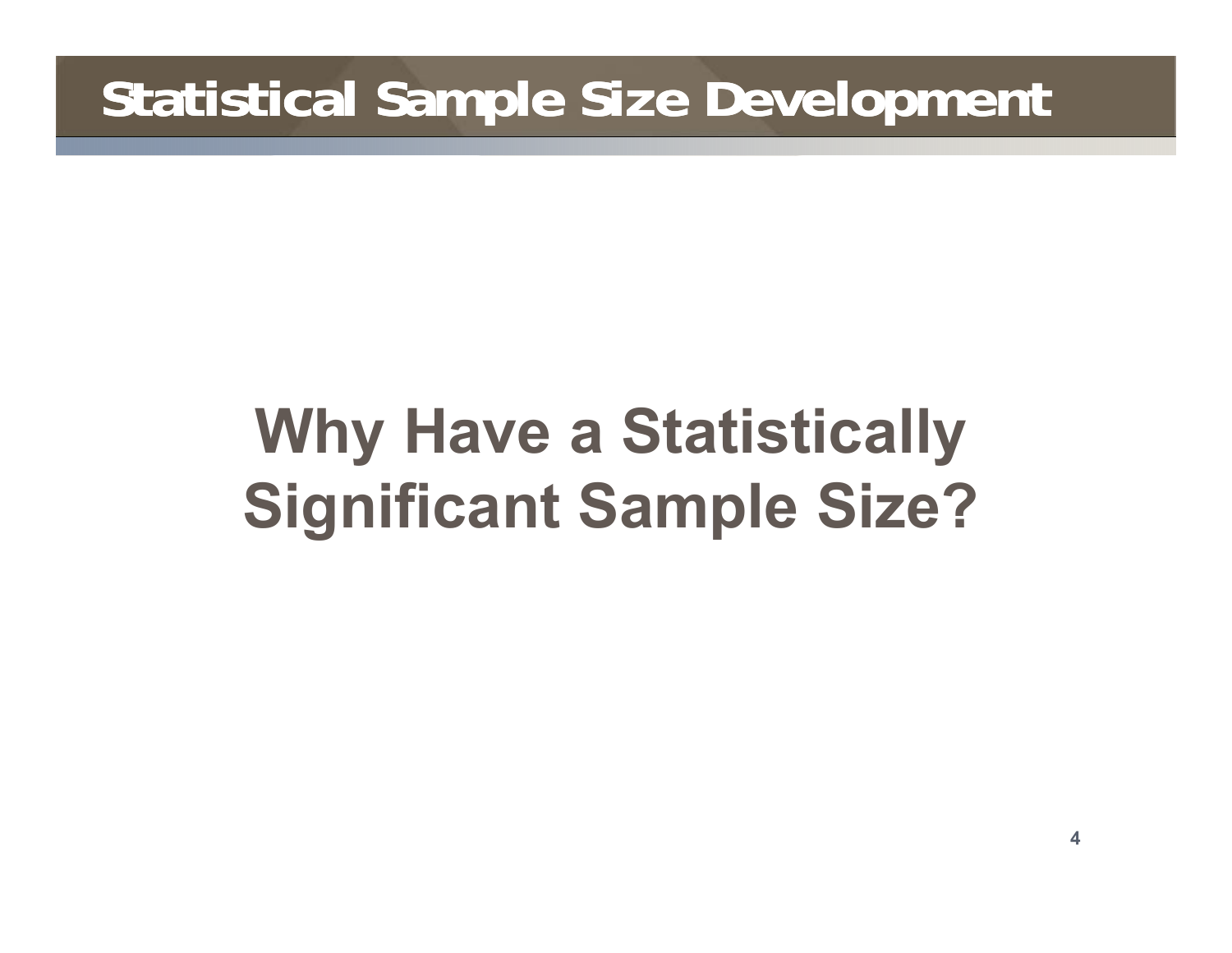### **Why have a statistically significant sample size?**

#### • **For sterile medical devices– it is a requirement**

- **ISO 11607:2006, part 1—section 4.3- "The sampling plans used for selection and testing of packaging systems shall be applicable to the packaging systems being evaluated. Sampling plans shall be based upon statistically valid rationale "**
- **TIR ISO 16775 section 5.3: " Sampling plans should be acceptable to packaging systems, reflective of risk tolerance, and be based on statistically valid rationale".**
- **TIR ISO 16775 section 12.2.3, Packaging system design validation: "Sampling plan to be used: Sample sizes must be large enough to provide for statistically significant analysis to provide a high degree of reliability, and will be dependent on corporate risk policy, economics and regulatory requirements".**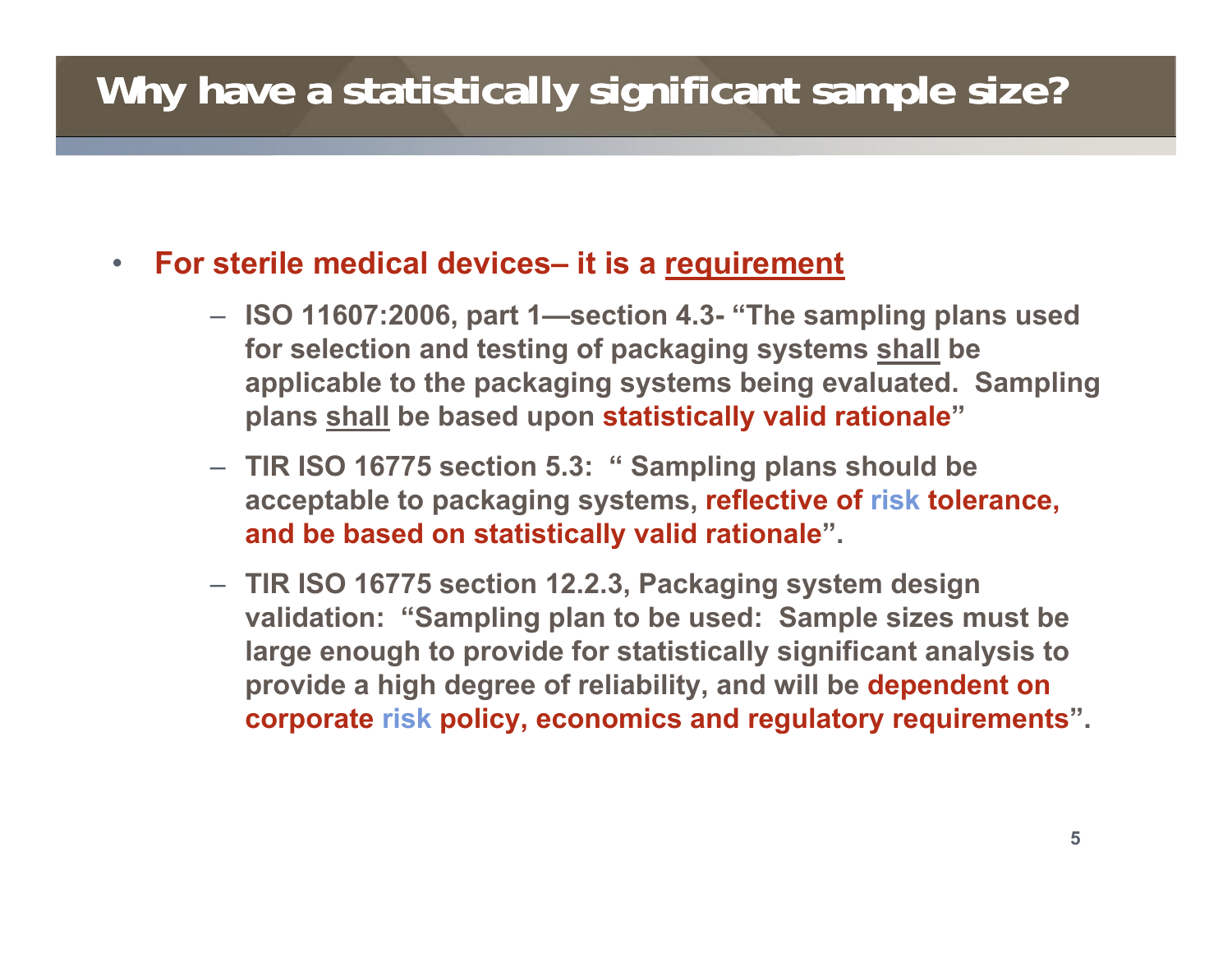### **Why have a statistically significant sample size?**

- $\bullet$  **For Food– Food Safety and Modernization Act--2011 PREVENTION**
	- **Written food safety plan– Includes:**
		- **Evaluates hazards that are reasonably likely to occur**  *(risk analysis)*
		- **Steps put in place to minimize or prevent hazards—your mitigation**
		- **Verification activities– might include validation that the preventive controls are adequate for their purpose and are effective in controlling the hazard**
		- **Generally, cGMP provisions would still apply to facilities that would be exempt from the hazard analysis and riskbased preventive control requirements**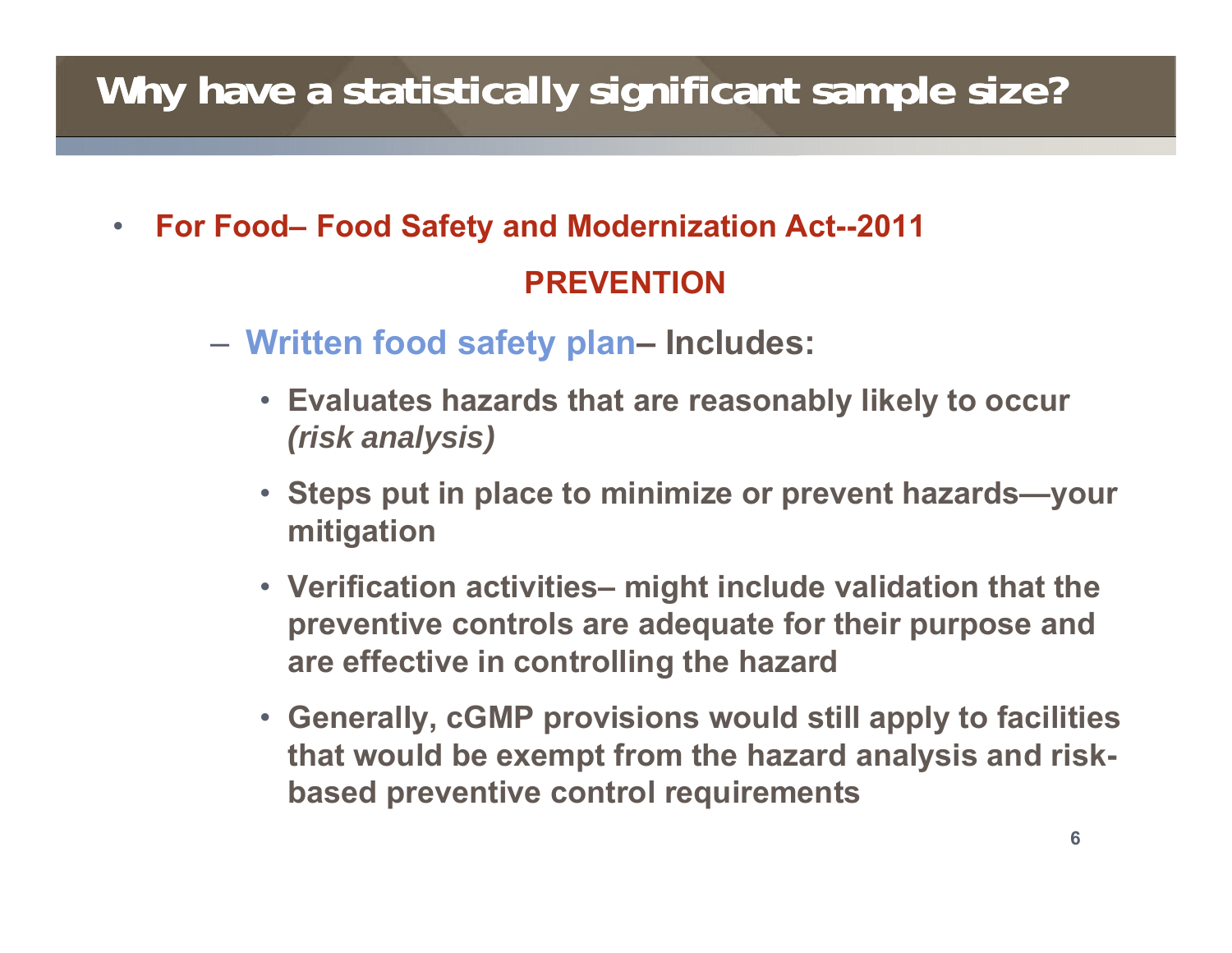### **Statistical Sample Size Development**

# **A Process for Development of a Statistical Rationale**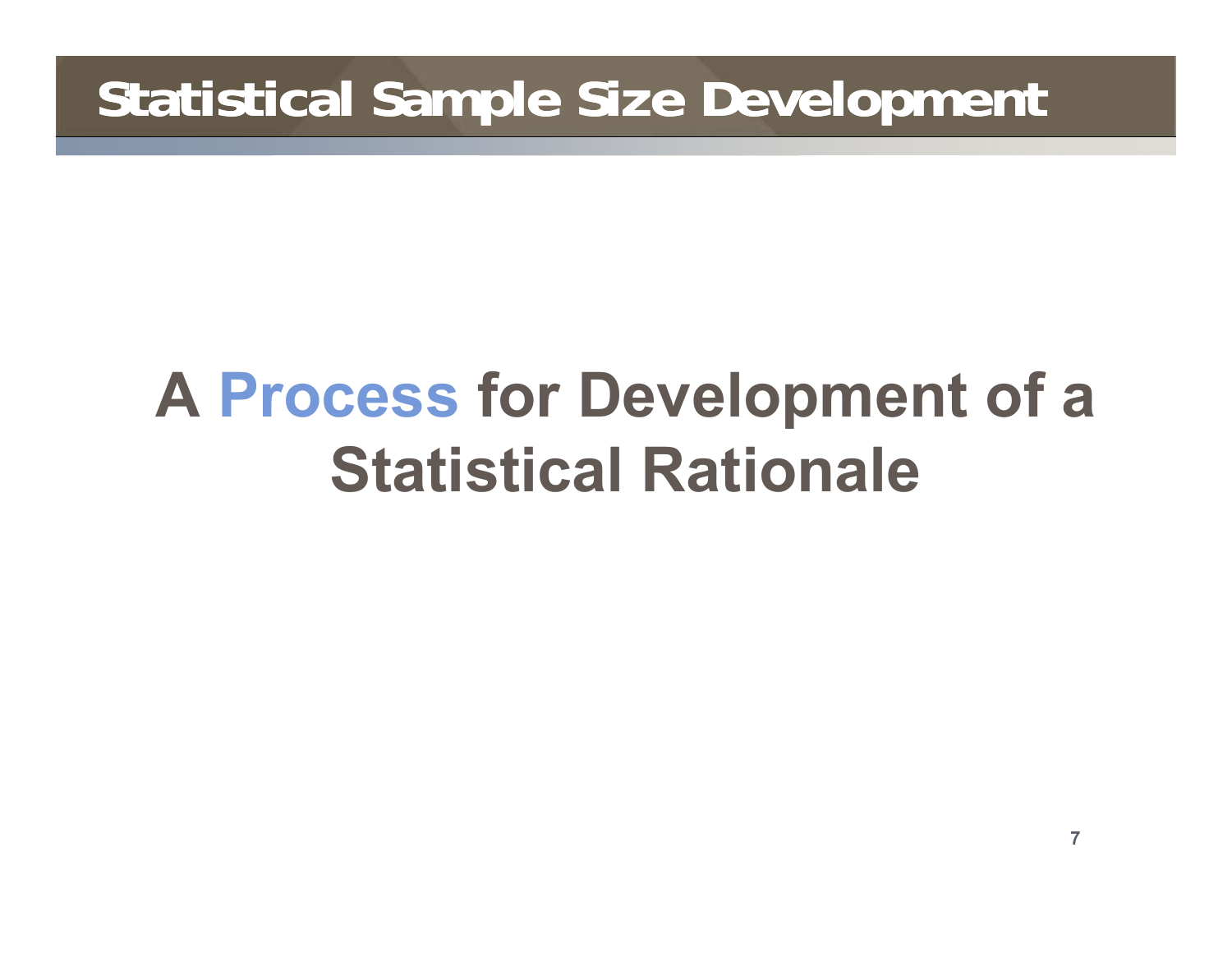### **Statistical Sample Size Development**

## **Risk Analysis**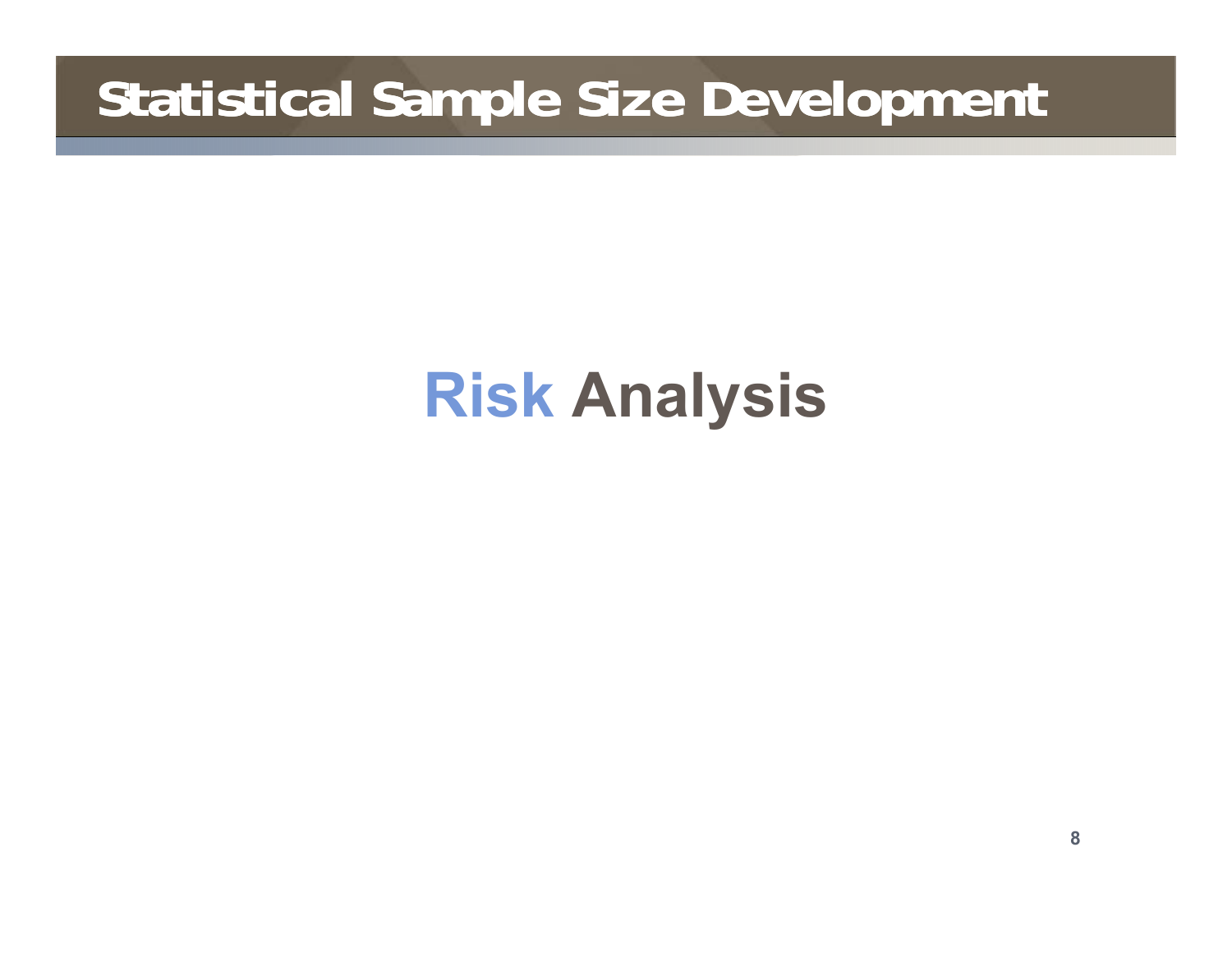#### **Statistical Rationale Development for Validation**

### **Process of product/package risk assessment**

- $\bullet$  **Medical Device—corporate application of ISO 14971:2007 "Application of Risk Management to Medical Devices"**
- $\bullet$  **Formal risk analysis of SBS. Check out Annex TIR ISO 16775** 
	- • **Most Risk Analyses and Design FMEA's designate Loss of Sterile Barrier Integrity as a Critical Defect.**
- $\bullet$  **Review and alignment of risk with corporate assignment of criticality of risk and statistical rigor related to testing methodologies, based on defect criticality**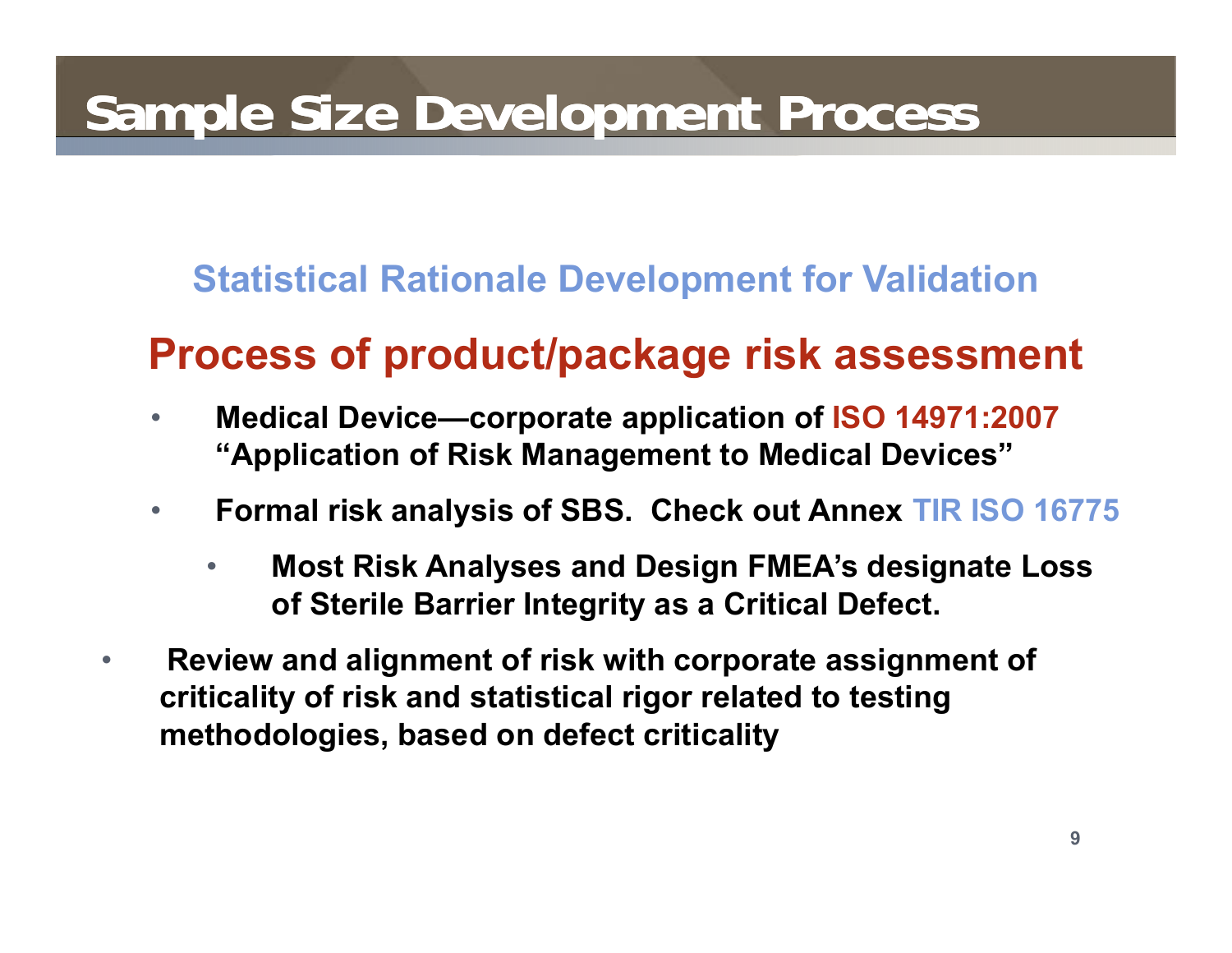### **Statistical Sample Size Development**

# **Design FMEA**

# **Failure modes and effects analysis of the packaging/device system**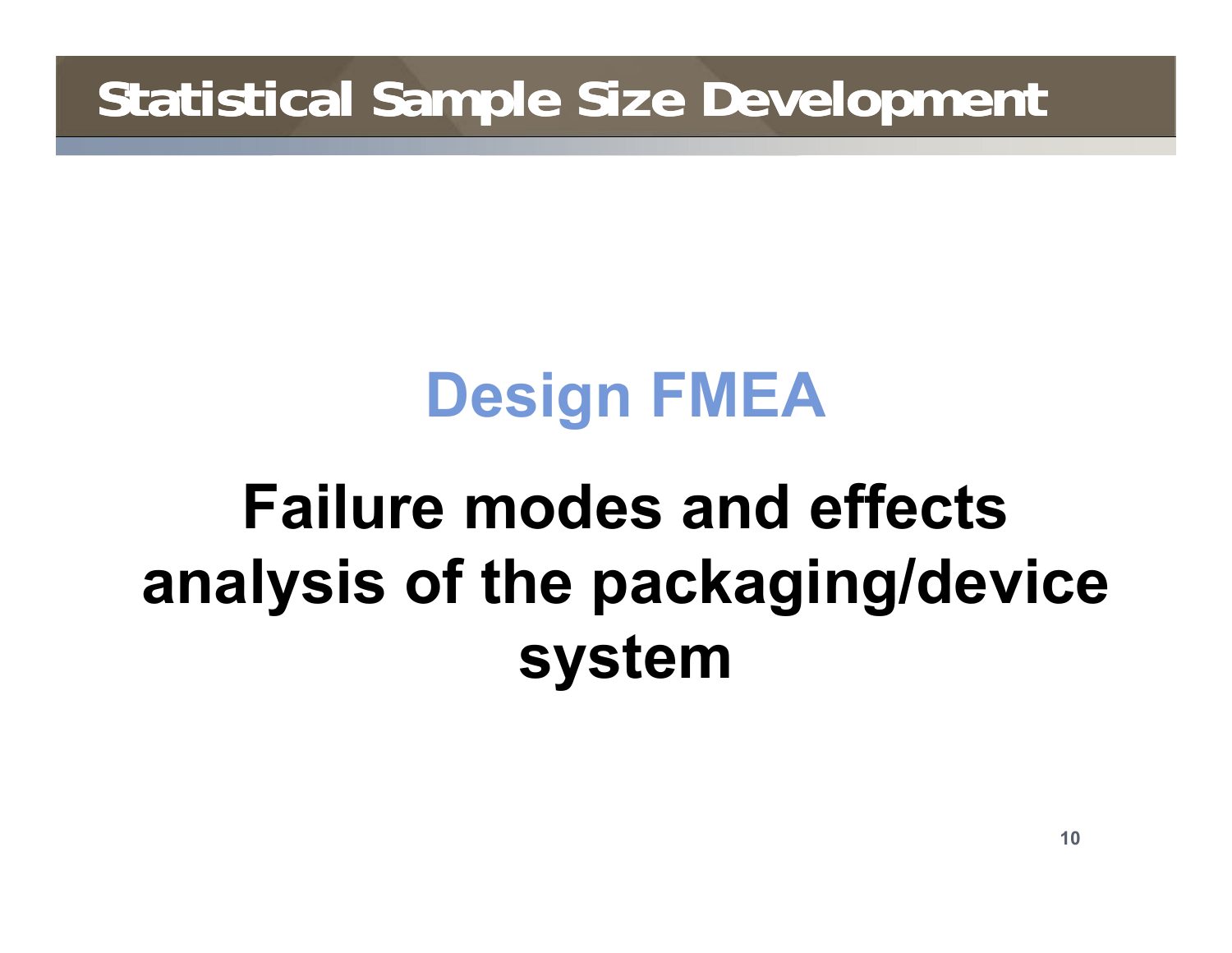### **Risk Analyses**

**Performed by:** 

•**Device part/model number(s):**

•**Type: (Component/ Subsystem/System)** 

**Date:** 

| <b>Component</b><br>/Function/<br><b>Procedure</b> | <b>Potenti</b><br>al<br><b>Hazard</b><br>(or<br><b>Failure</b><br>Mode) | <b>Effects of</b><br><b>Hazard</b><br>(or Failure) | Severity | <b>Potential</b><br>Cause(s)/Mech<br>anism(s) of<br><b>Failure</b>    | Occurrence | <b>Current</b><br><b>Risk or</b><br><b>Design</b><br>Control<br><b>Measures</b> | <b>Detection</b> | <b>RPN</b> | <b>Recommended</b><br>Action(s) | <b>Responsibility</b><br>& Target<br><b>Completion</b><br><b>Date</b> | <b>Action</b><br>$\mathbf{s}$<br><b>Taken</b> | Severity | Occurrence     | Detection | <b>RPN</b> |
|----------------------------------------------------|-------------------------------------------------------------------------|----------------------------------------------------|----------|-----------------------------------------------------------------------|------------|---------------------------------------------------------------------------------|------------------|------------|---------------------------------|-----------------------------------------------------------------------|-----------------------------------------------|----------|----------------|-----------|------------|
| Sterile<br>Barrier<br>System                       | loss of<br>sterile<br>barrier<br>integrity                              | Nosocomial<br>infection-<br>human<br>patient       | 4        | device damaging<br>primary sterile<br>barrier packaging<br>components |            | material<br>specifications                                                      | 5                | 20         | Packaging Design<br>Validation  | Engineering                                                           |                                               | 4        | $\overline{2}$ | 2         | 16         |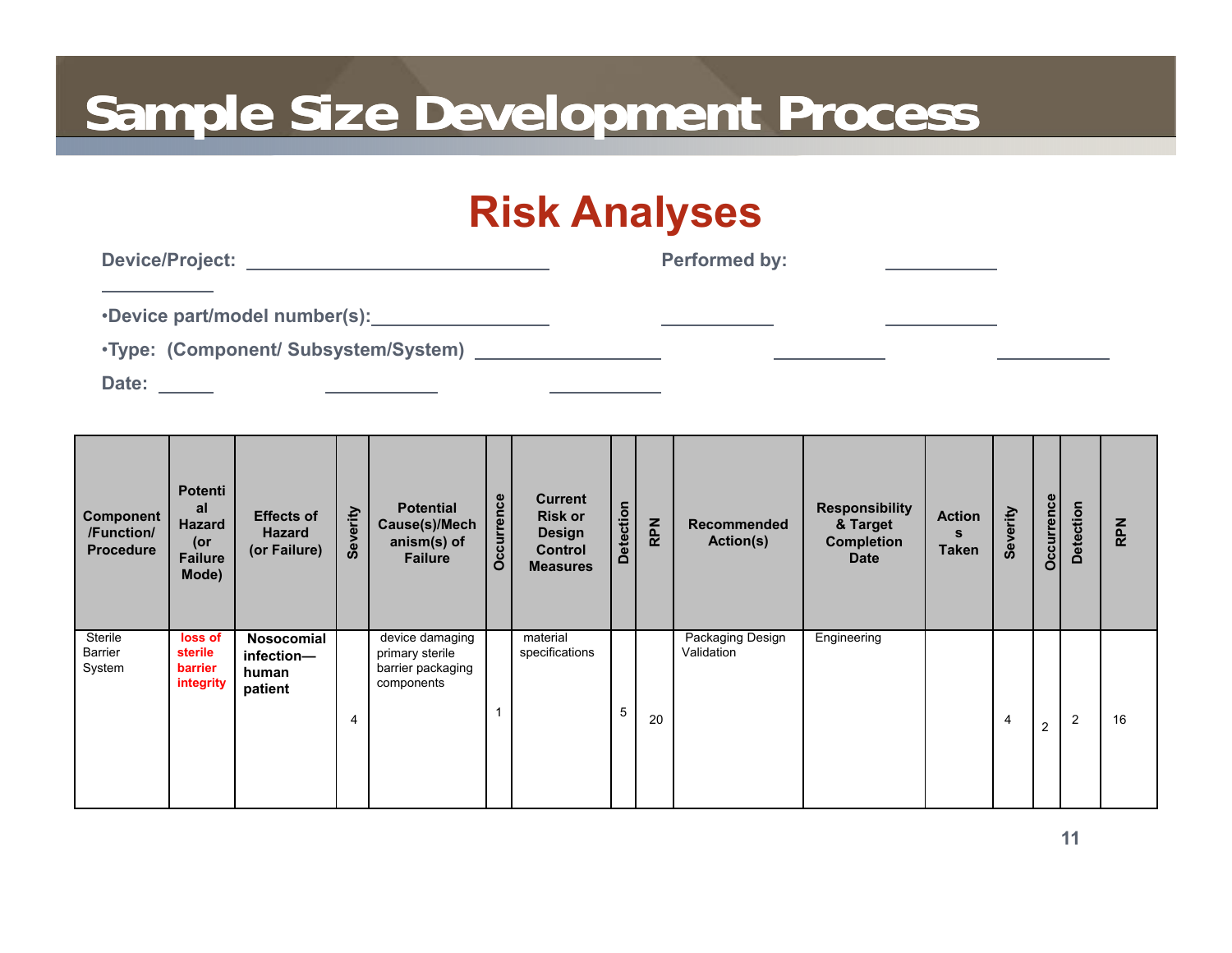#### **Statistical Rationale Development**

**So now that I have determined my defect criticality, now what?**

#### **Definitions**

- • **Response type for your specific packaging test (s)**
	- $\bullet$ **Attribute data– pass/fail, leak/no leak—binary in nature, discrete value**
	- $\bullet$  **Variable data– numerical value– for example seal strength– XX lbs. force/inch width**
- • **Confidence and reliability**
	- • **Confidence or risk level—Central Limit Theorem**
		- • **Average value of the attribute obtained by your test samples is equal to the true population value**
		- • **95% confidence level---95/100 samples will have the true population value within your range of precision specified**
	- • **Reliability—percent defective in the population-based on zero failures for your testing**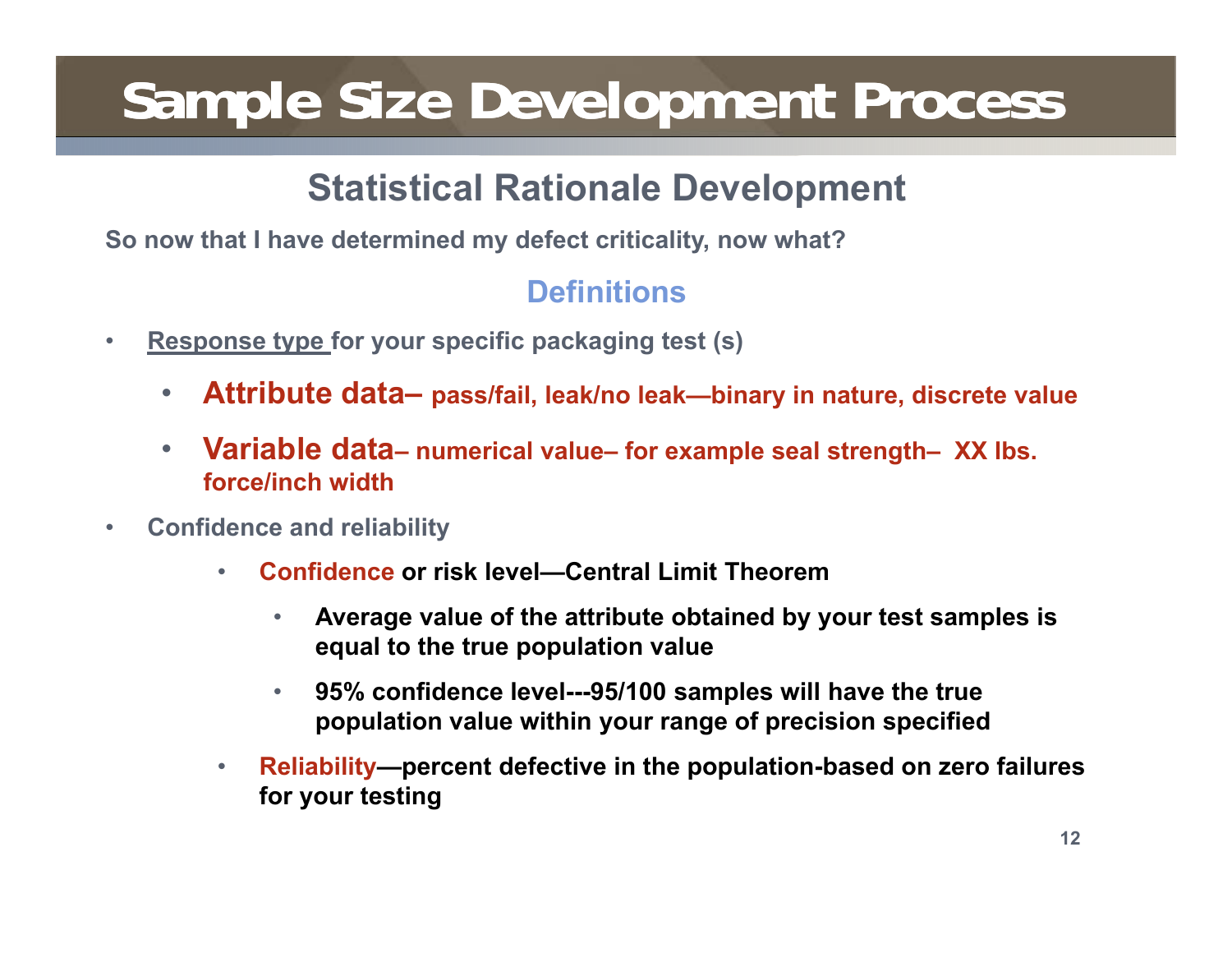## **Attribute Data**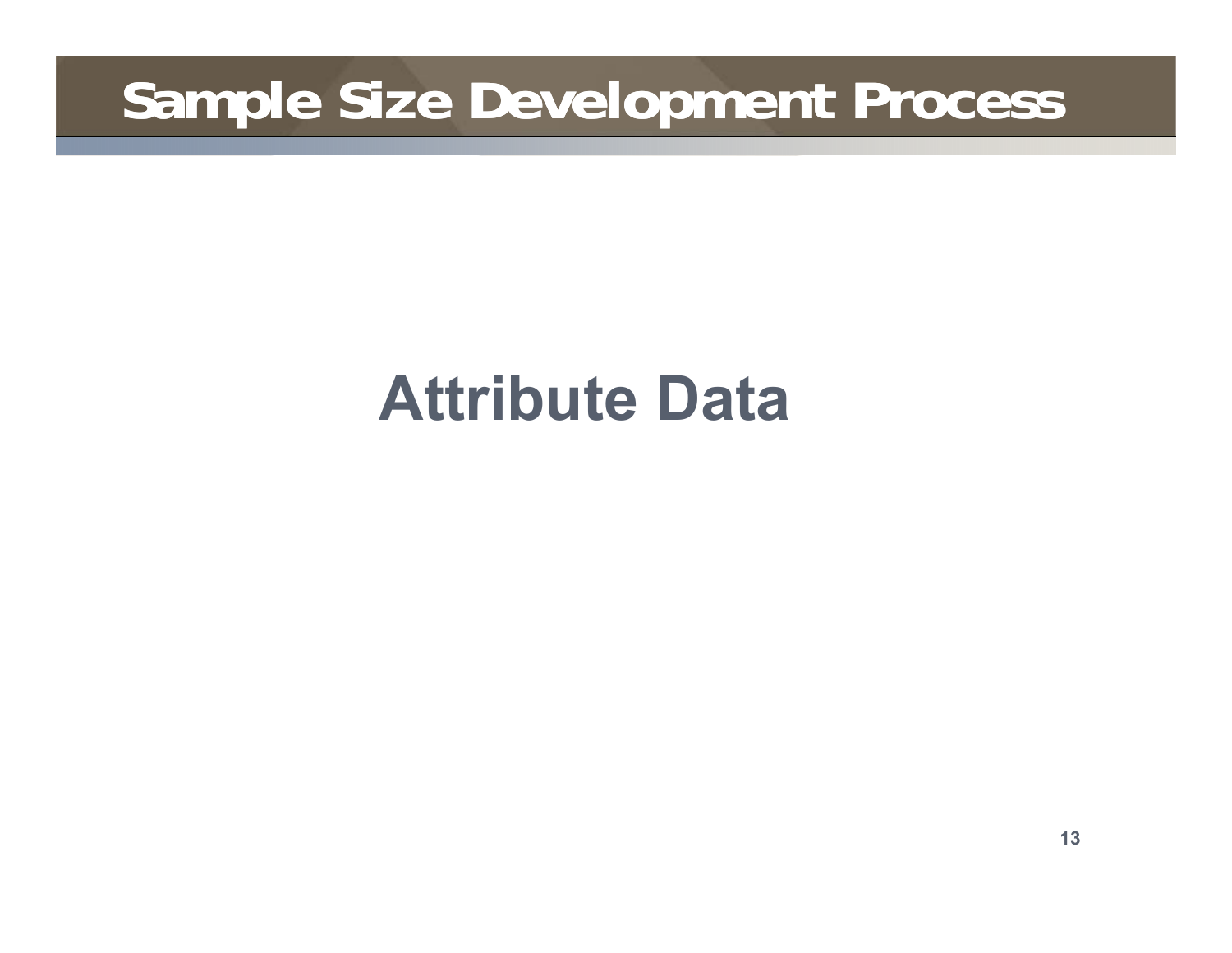#### **Statistical Rationale Development**

•**Response type for your specific packaging test (s)**

•**Attribute data– SAMPLE SIZE DETERMINATION**

#### •**The exact binomial distribution**

#### Sample Size Formula is based off of the Binomial Distribution

If n represents the sample size,

p represents the proportion of success (1-p represents the proportion of failure), x represents the number of successes (n-x represents the number of failures). then the formula for the probability of x successes in n trials  $=$ 

$$
\frac{n! \times p^x \times (1-p)^{n-x}}{x! (n-x)!}
$$

where  $a! = a*(a-1)*(a-2)*...*2*1$  (i.e., 6! = 6\*5\*4\*3\*2\*1 = 720)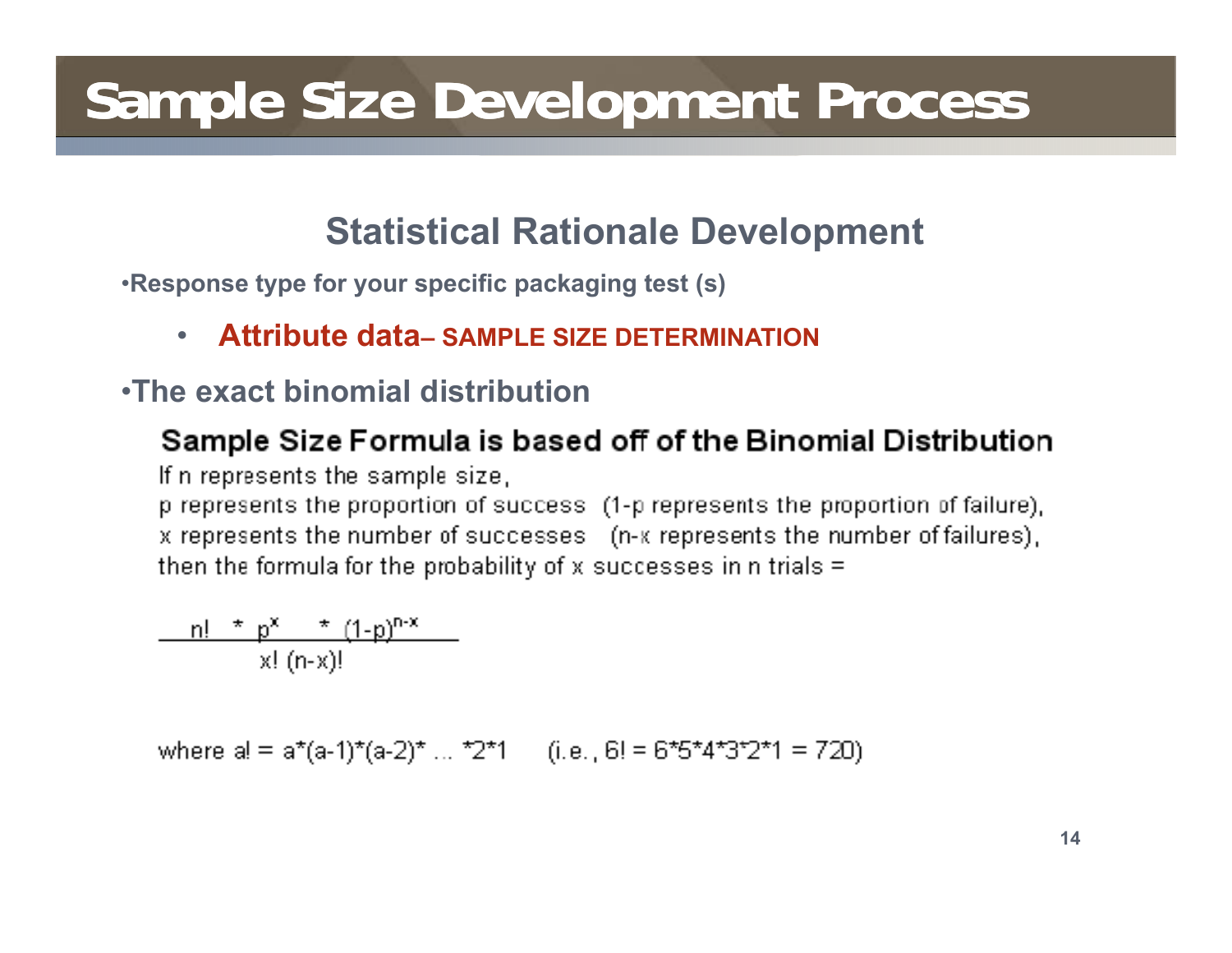#### **Statistical Rationale Development**

•**Attribute data– SAMPLE SIZE DETERMINATION**

•**The exact binomial distribution:**

**Statistical analysis statement with zero failures-- Based on a simple passing or failing of the test criteria (package leak). Using the exact binomial distribution with "X quantity" sample size and 0 failures, at least "Y%" of the population would meet the validation criteria. Specifically—sample size of 60, at least 95% of the population would meet validation criteria with 95% confidence.**

| <b>Minimum Sample Size</b> | <b>Acceptability</b> | <b>Confidence</b> |
|----------------------------|----------------------|-------------------|
| 30                         | 90%                  | 95%               |
| 60                         | 95%                  | 95%               |
| 300                        | 99%                  | 95%               |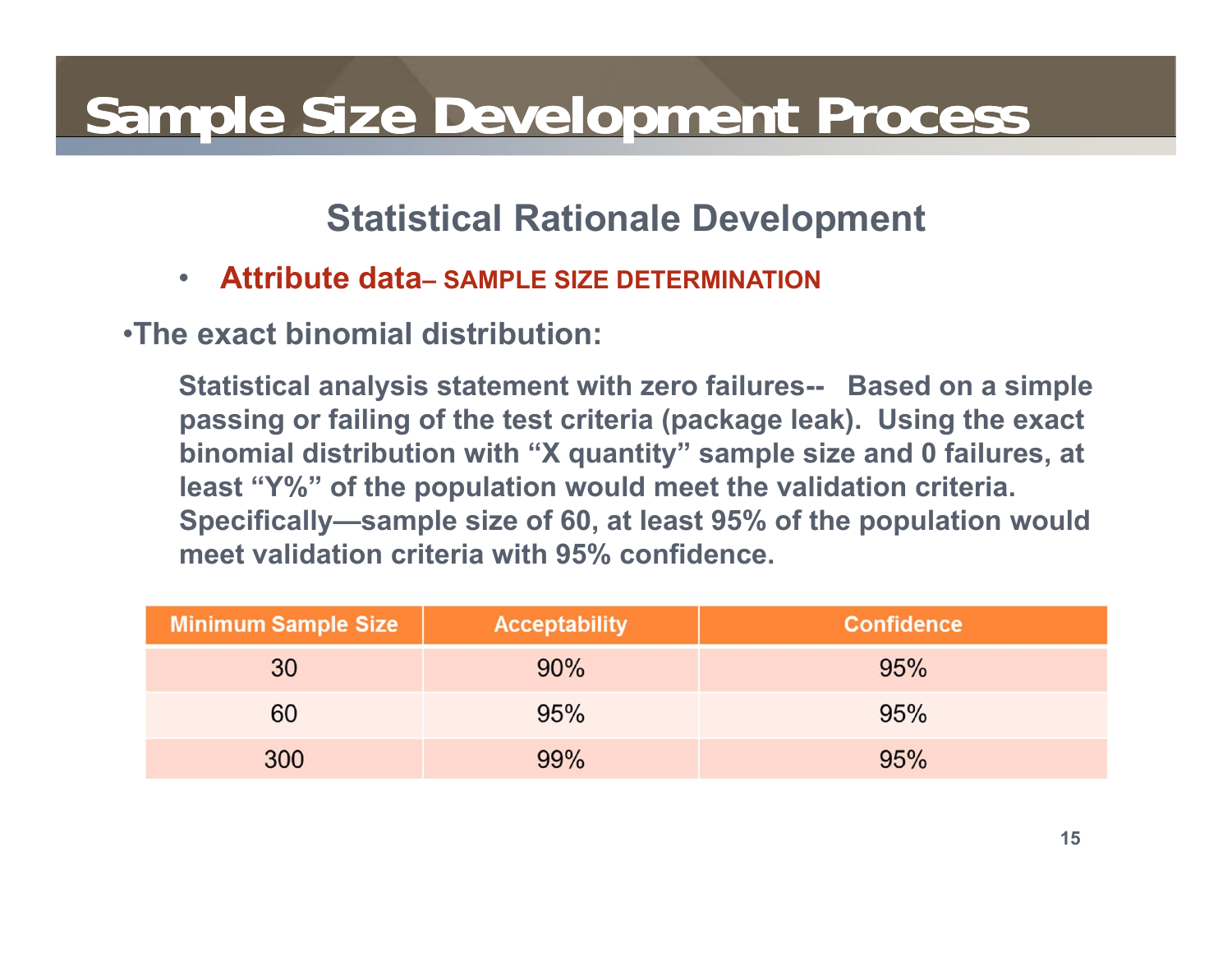#### **Statistical Rationale Development**

- • **—95% confidence, 95% reliability--This means that one can state with 95% confidence that no more than 5% of the population will exhibit the "defect" or unacceptable condition when tested** *as specified* **within the test protocol.**
	- **Is 95%/95% okay? Depends….**
		- $\bullet$  **Criticality of defect—risk assessment**
			- •**Share survey data for sterile barrier breach**
			- $\bullet$  **FDA has not published requirements, audience will have direct experience**
		- $\bullet$  **Company history with—this type of package design, packaging process, device/product configuration, validation history**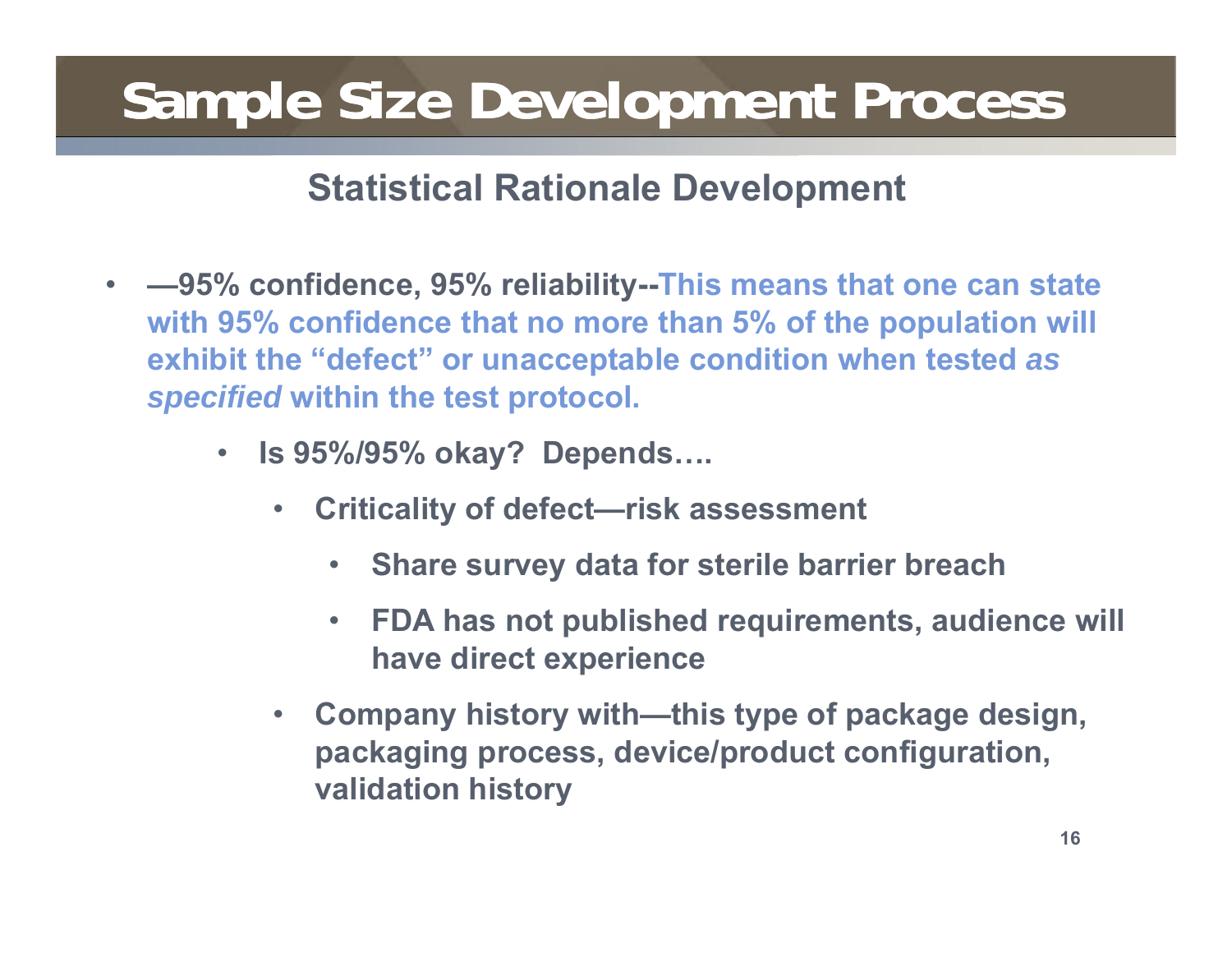## **Variable Data**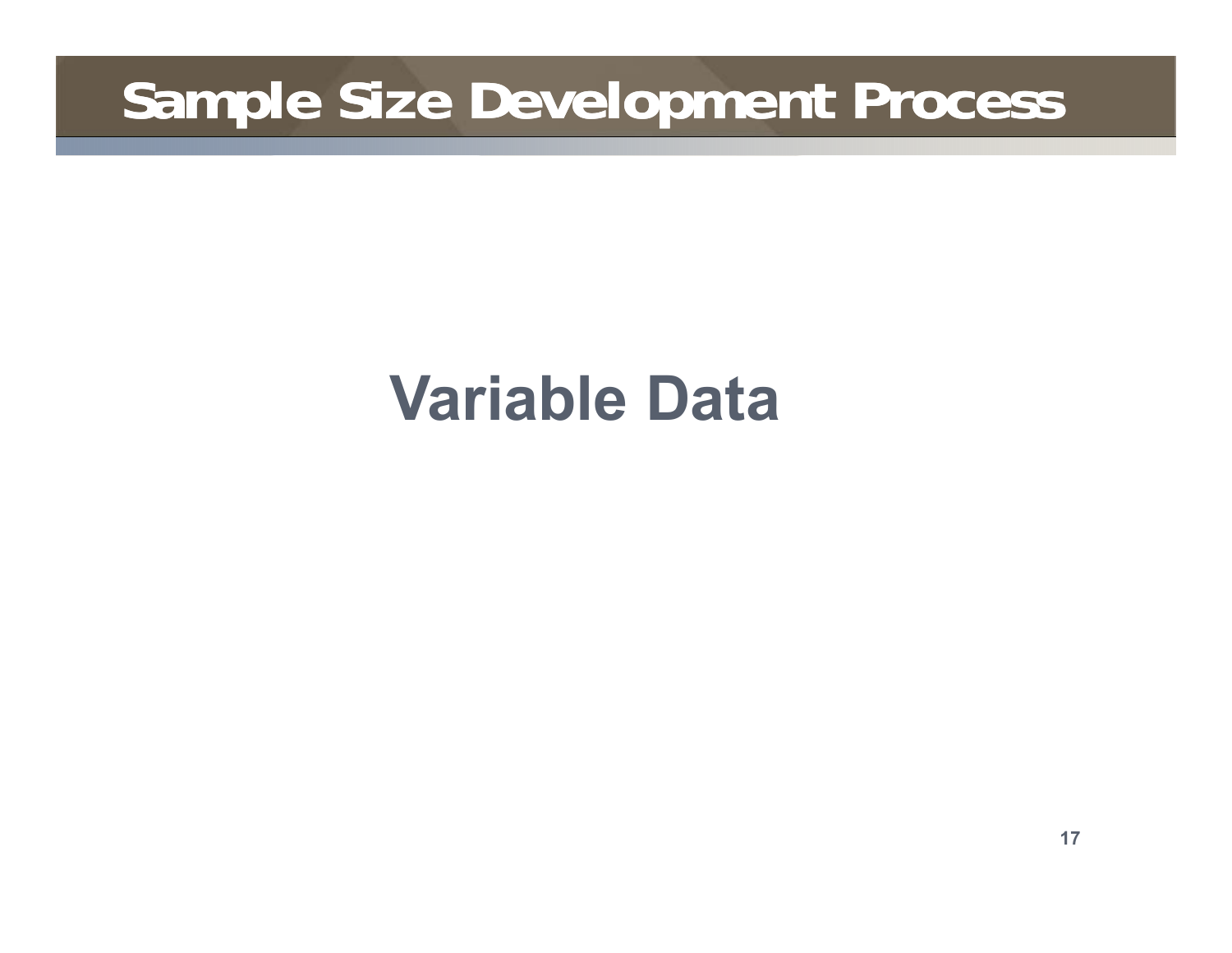#### **Statistical Rationale Development**

#### •**Variable data– discrete value**

- $\bullet$ **for example—seal strength –lb. force/inch width.**
- • **Typically a specification or specification limit is established for variable data, for example a** *minimum seal strength value***.**
- – **Concept of Tolerance Limits for Variable Data, e.g. Seal Strength**
	- • **Practical boundaries of process variability for seal strength**
	- $\bullet$  **Based on your seal strength distribution, the 95% tolerance limit will be greater than your specified minimum seal strength spec.**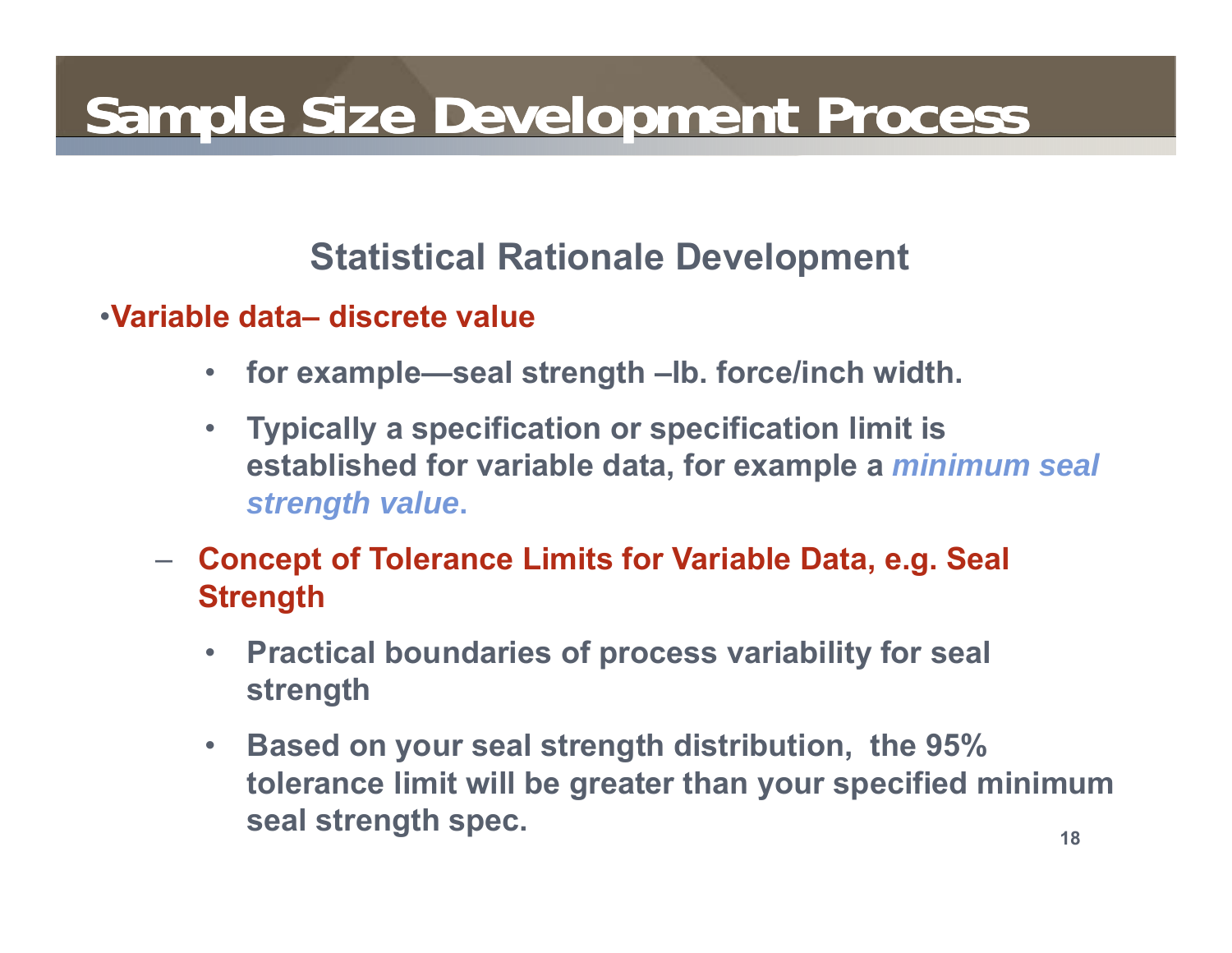#### **Statistical Rationale Development**

- •**Variable data– discrete value**
	- **Frequently, a lower tolerance limit is calculated at a specified confidence and reliability—for example, 95%/99%**
		- $\bullet$  **The lower tolerance limit (LTL) calculation must be equal to or greater than the specified minimum seal strength value.**
		- • **A lower tolerance limit is calculated as follows---- mean of the test population - (k value) X standard deviation.**

**Mean** – **k\*s–**

• **The "k" factor can be obtained from Juran's Quality Handbook, fifth edition, by Joseph M. Juran, A. Blanton Godfrey, 1998, page AAII.36.**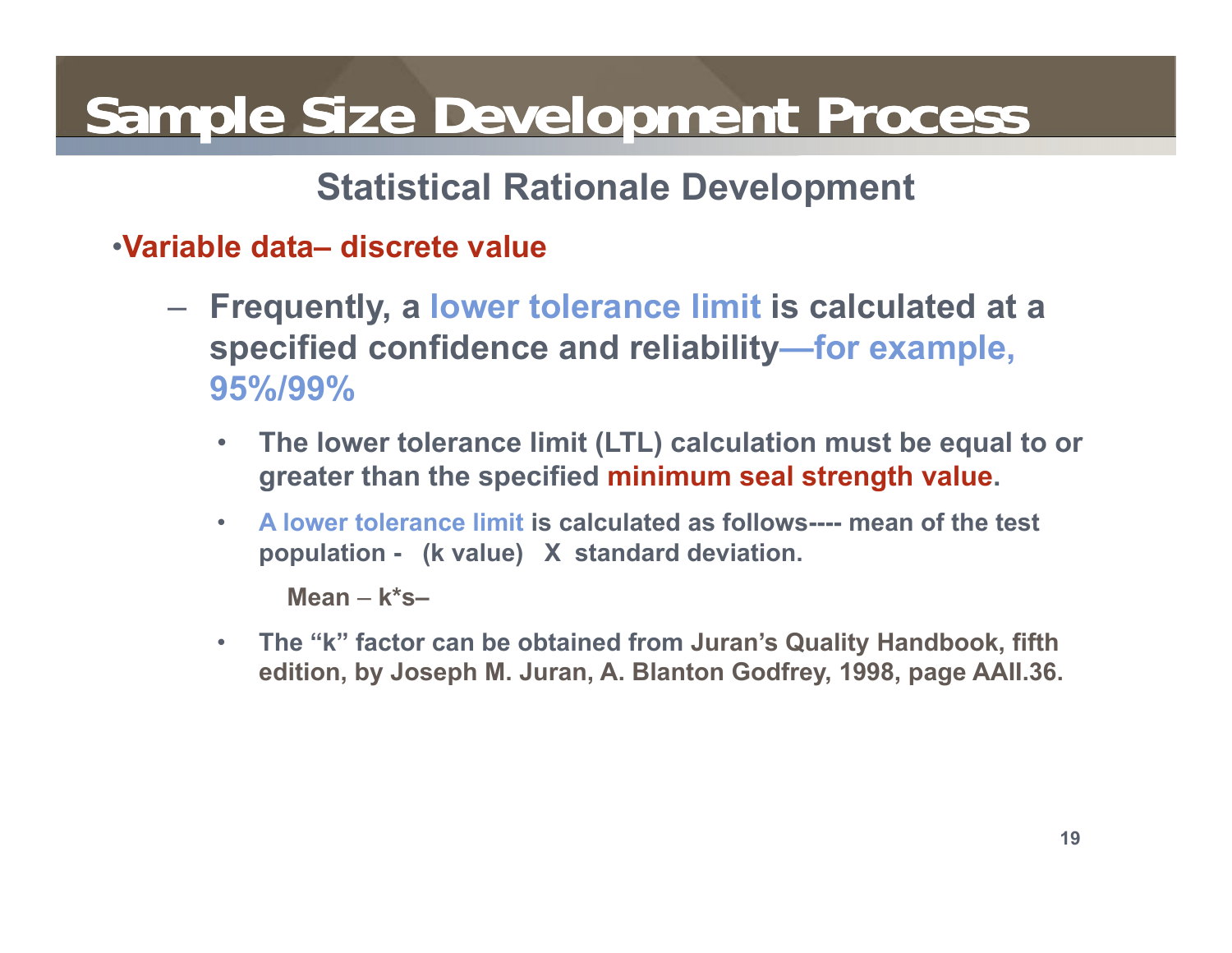# **Additional Sampling Plan Pointers**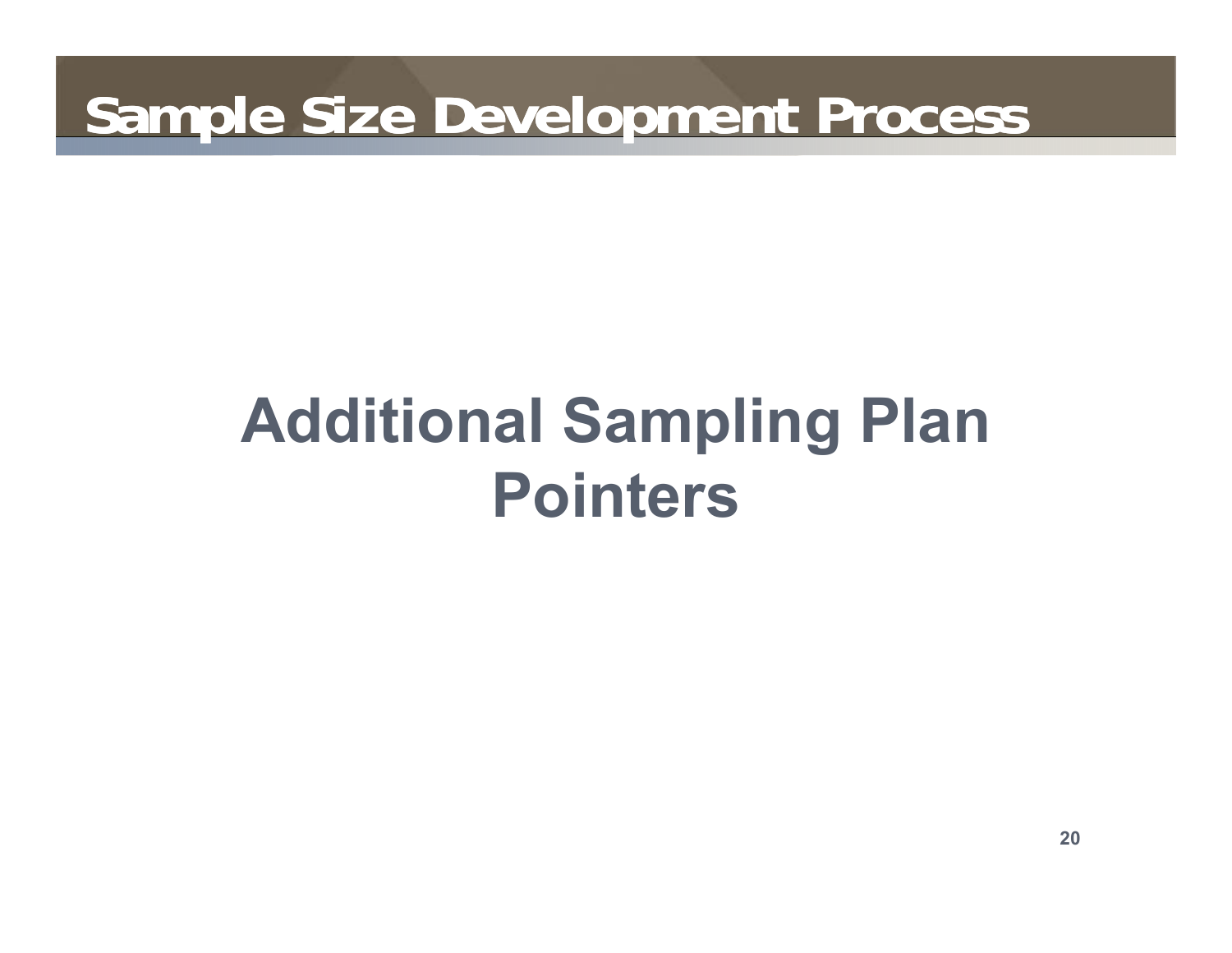#### **Statistical Rationale Development**

•**Some additional pointers:**

- $\bullet$  **AQL Sampling Plans are for use in manufacturing sampling plans—NOT validation sampling plans**
	- $\bullet$ **WHY?**
	- $\bullet$  **The Burden of proof of "good" shifts**
		- $\bullet$  **In manufacturing, the lot is assumed Good, until proven bad– biased towards the producer's risk**
		- **Validation—it is assumed that the requirement has not been met unless testing demonstrates it is so**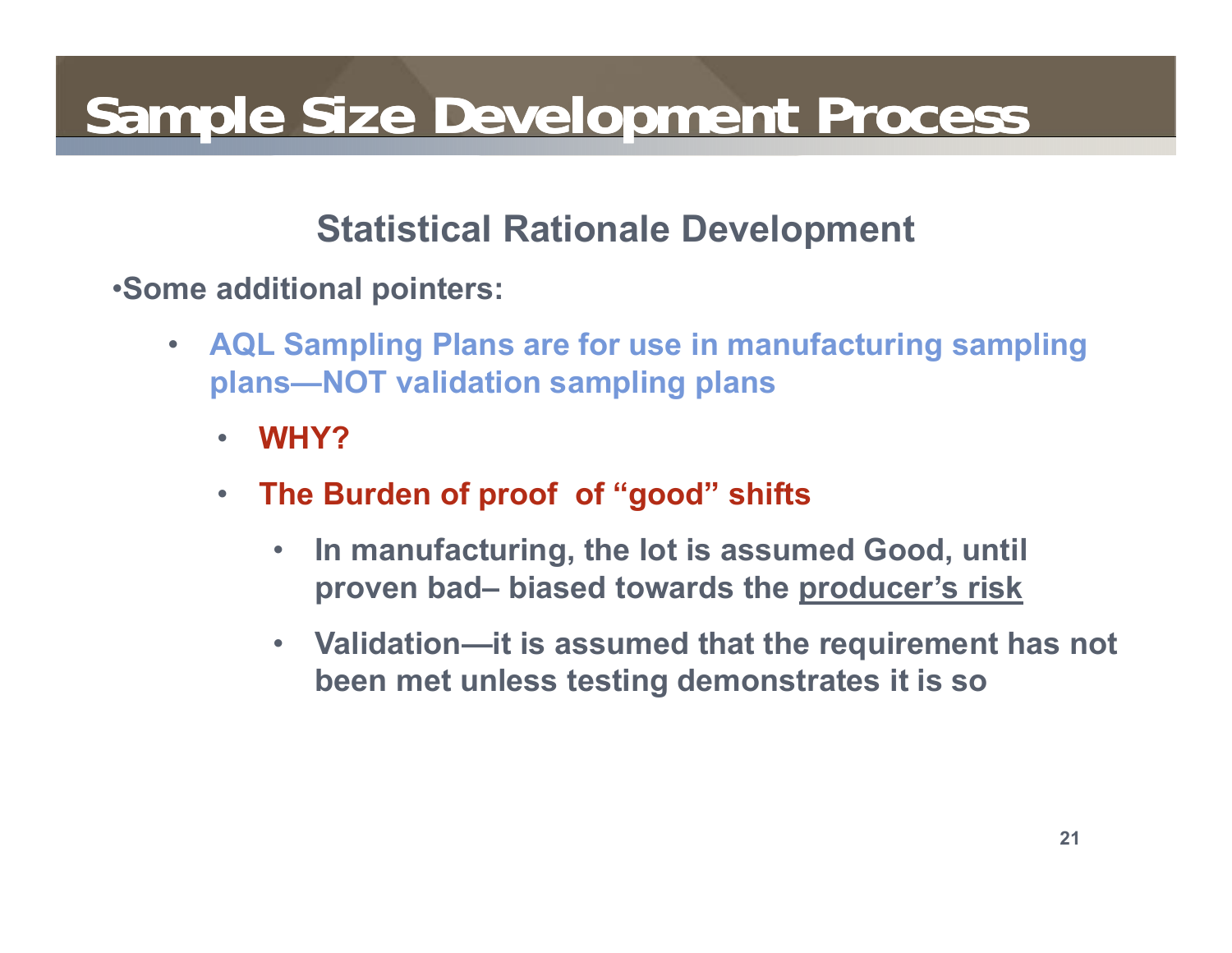# **Some Alternative Sample Size Determination Methods**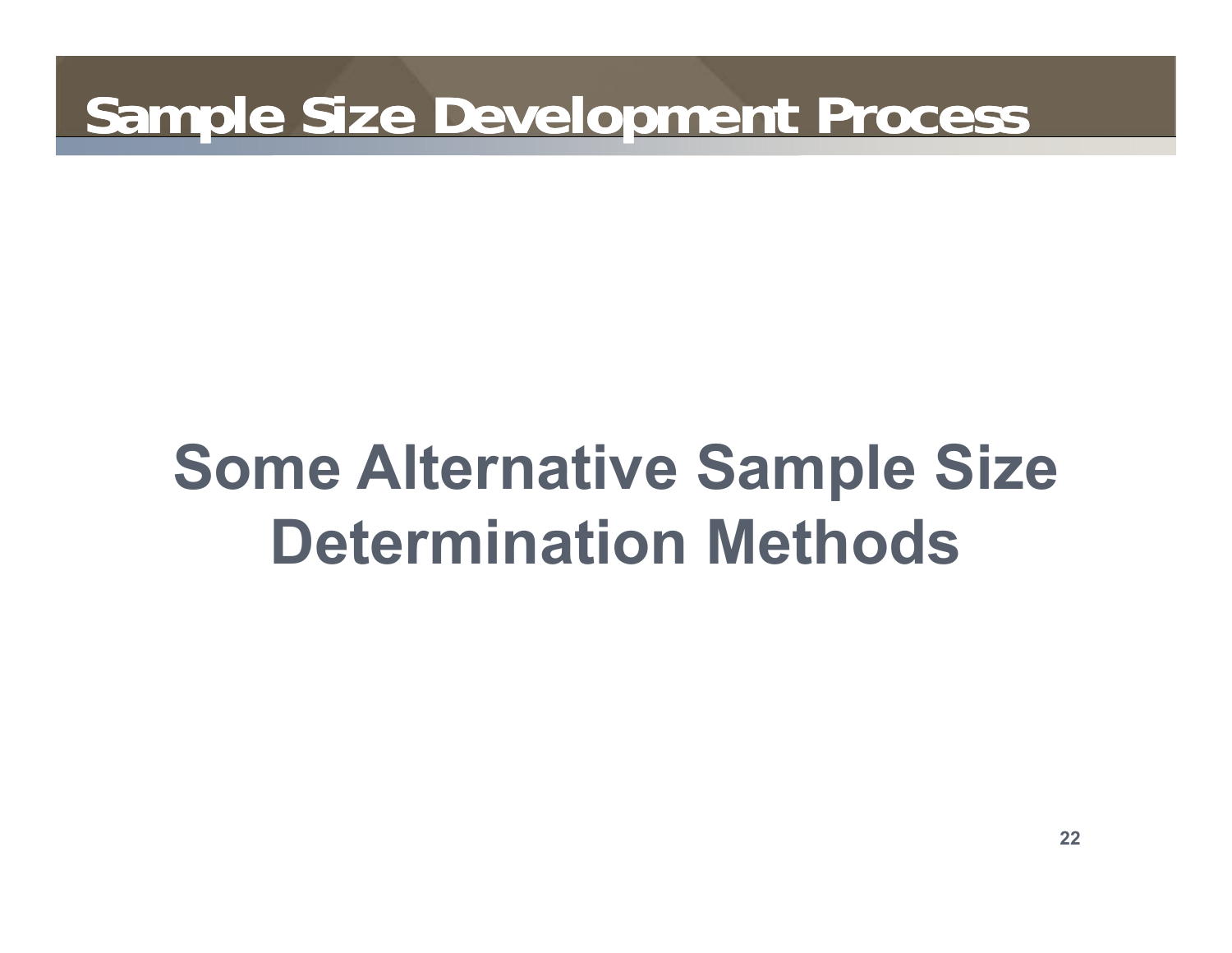#### **Statistical Rationale Development**

- •**Alternate Sample Size Determination Method:**
	- **1 Finite Population Correction for Proportions**

$$
n = \frac{N}{1 + N(e)^2}
$$

- $\bullet$ **Finite Population Correction for Proportions:**
- •**n = Validation test sample size—what we are solving for..**
- $\bullet$  **N = Validation lot Size from which you will sample, example- -90 packages**
- $\bullet$ **e = level of precision, reliability, 95%**
- $\bullet$ **Power or confidence level = 95%--assumed**
- $\bullet$ **74 = 90/1 + 90(.05) 2**
- •**Test-- n = 74 packages for 95%/95%**

**23Extension, PE0D6, published 1992 and reviewed 2009 and** *Cliffs Quick Review Statistics* **by 1 Statistical Reference:** *Determining Sample Size* **by Glenn D. Israel, University of Florida IFAS David H. Voelker, Peter Orton and Scott V. Adams, Wiley Publishing, Inc. 2001, page 79.**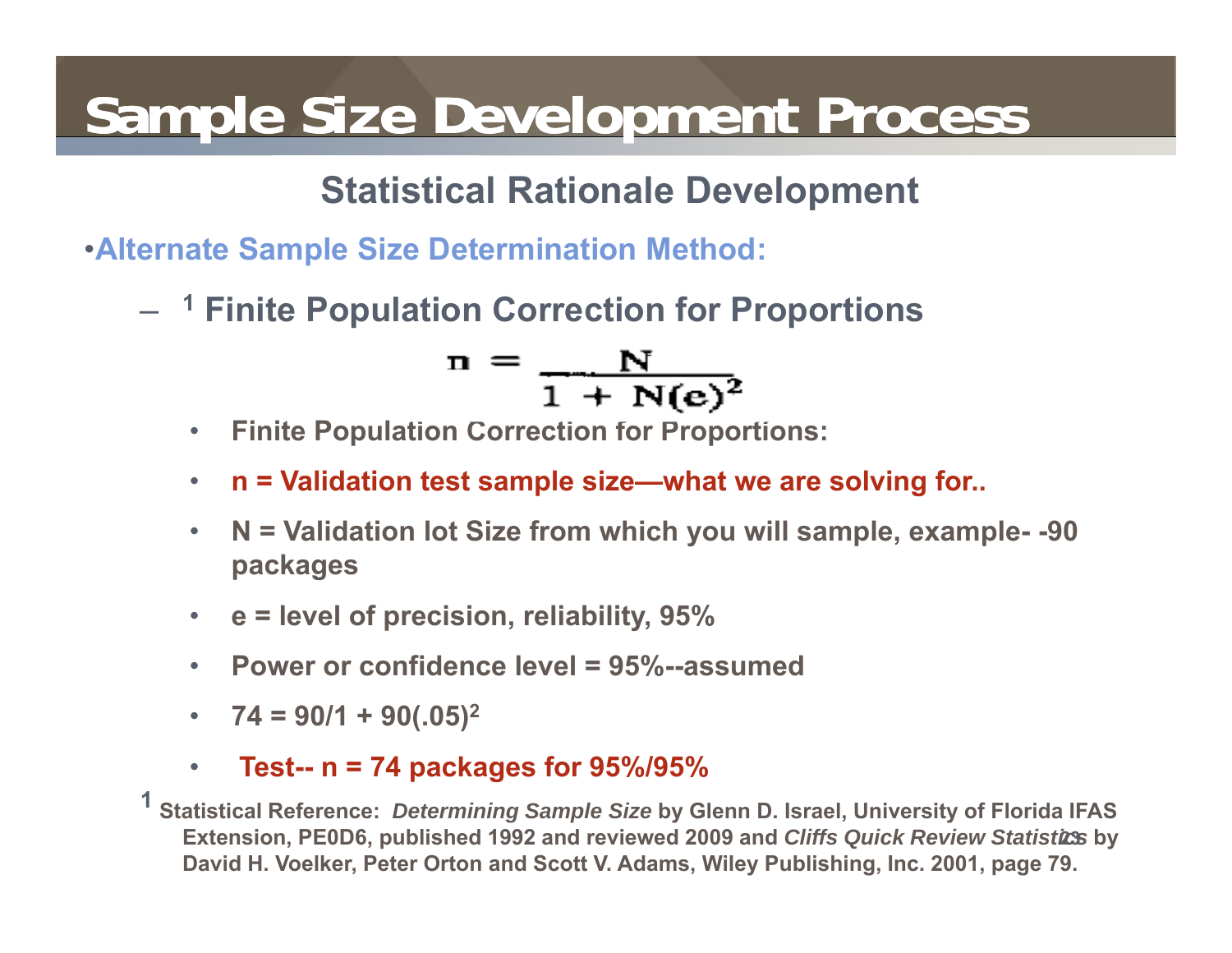# **Medical Device Companies Sample Size**

**Survey**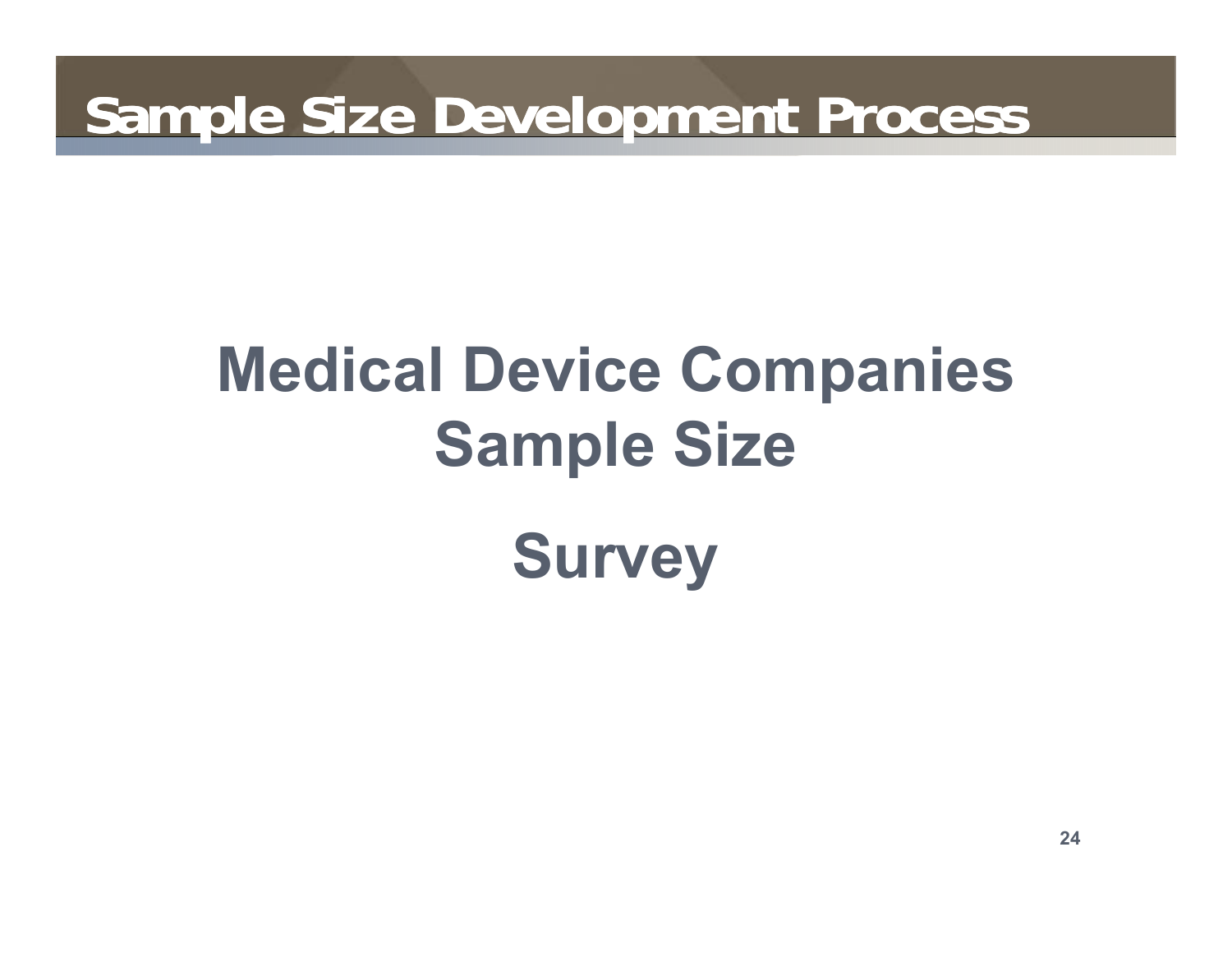## **Medical Device Companies--Survey**

| <b>Interview Question</b>                                                     | <b>Responses</b>                                          |                                                                                                      |  |  |  |  |  |
|-------------------------------------------------------------------------------|-----------------------------------------------------------|------------------------------------------------------------------------------------------------------|--|--|--|--|--|
|                                                                               | <b>Variable</b>                                           | <b>Attribute</b>                                                                                     |  |  |  |  |  |
| 7d) What is the typical<br>sample size utilized for<br>packaging validations? | Company #1-154                                            | Company #1-154 invasive, 65-non invasive                                                             |  |  |  |  |  |
|                                                                               | Company #2--15                                            | Company #2--60                                                                                       |  |  |  |  |  |
|                                                                               | Company #3-30 or 60 with use of corresponding k<br>values | Company #3-60 (95%/95%) or 600 (95%/99.5%) depending<br>on risk assessment and statistical rationale |  |  |  |  |  |
|                                                                               | Company #4-30                                             | Company #4--300                                                                                      |  |  |  |  |  |
|                                                                               | Company #5-project specific                               | Company #5-project specific                                                                          |  |  |  |  |  |
|                                                                               | Company #6-30 or 40-pre and post sterile                  | Company #6-depends on risk assessment and statistical<br>rationale                                   |  |  |  |  |  |
|                                                                               | Company #7--30                                            | Company #7--59                                                                                       |  |  |  |  |  |
|                                                                               | Company #8-30=min requirement                             | Company#8-59=min requirement                                                                         |  |  |  |  |  |
|                                                                               | Company#9-60-100                                          | Company#9--230                                                                                       |  |  |  |  |  |
|                                                                               | Company #10--22                                           | Company#10--22                                                                                       |  |  |  |  |  |
|                                                                               | Company #11--30                                           | Company #11--60                                                                                      |  |  |  |  |  |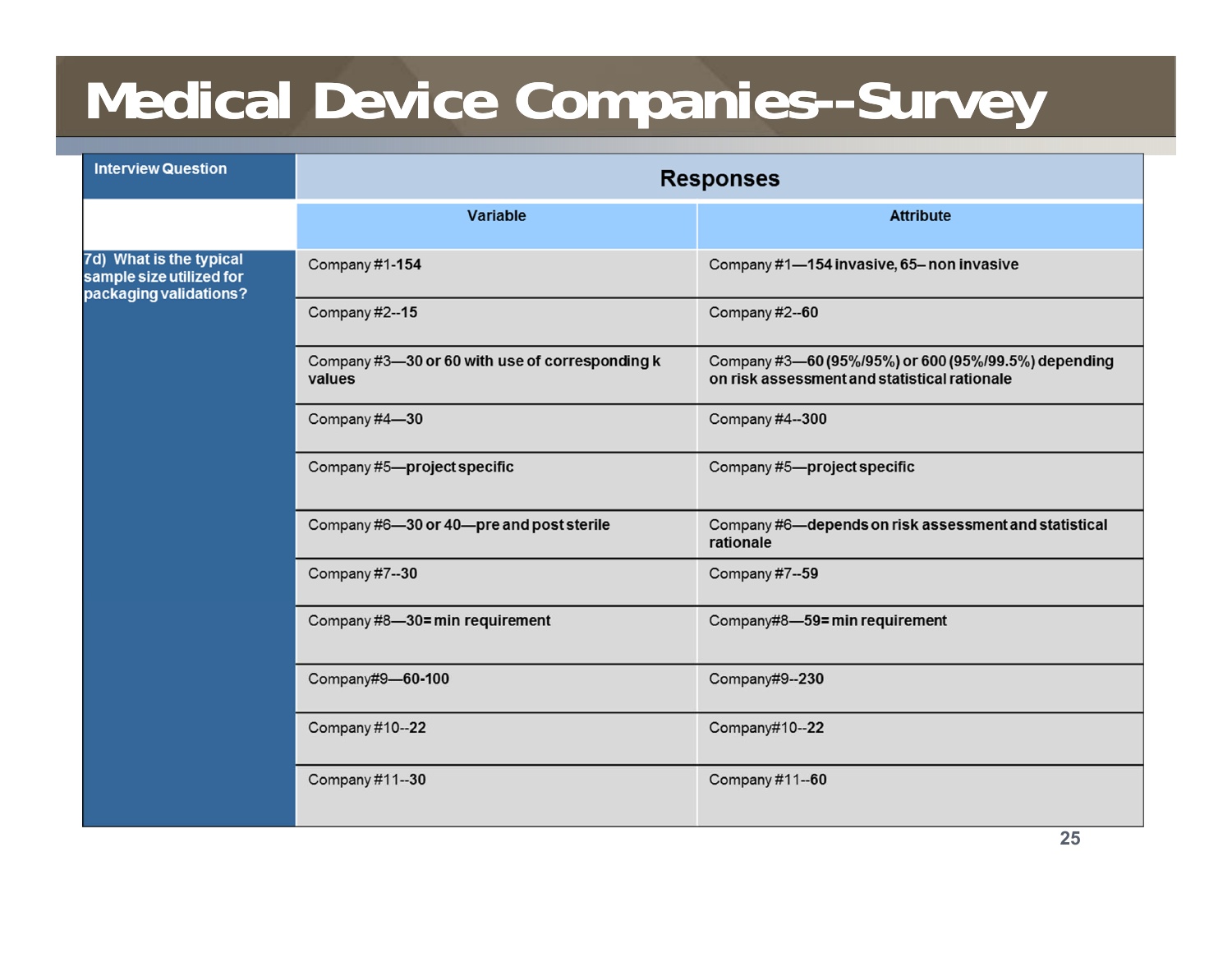## **Wrap Up**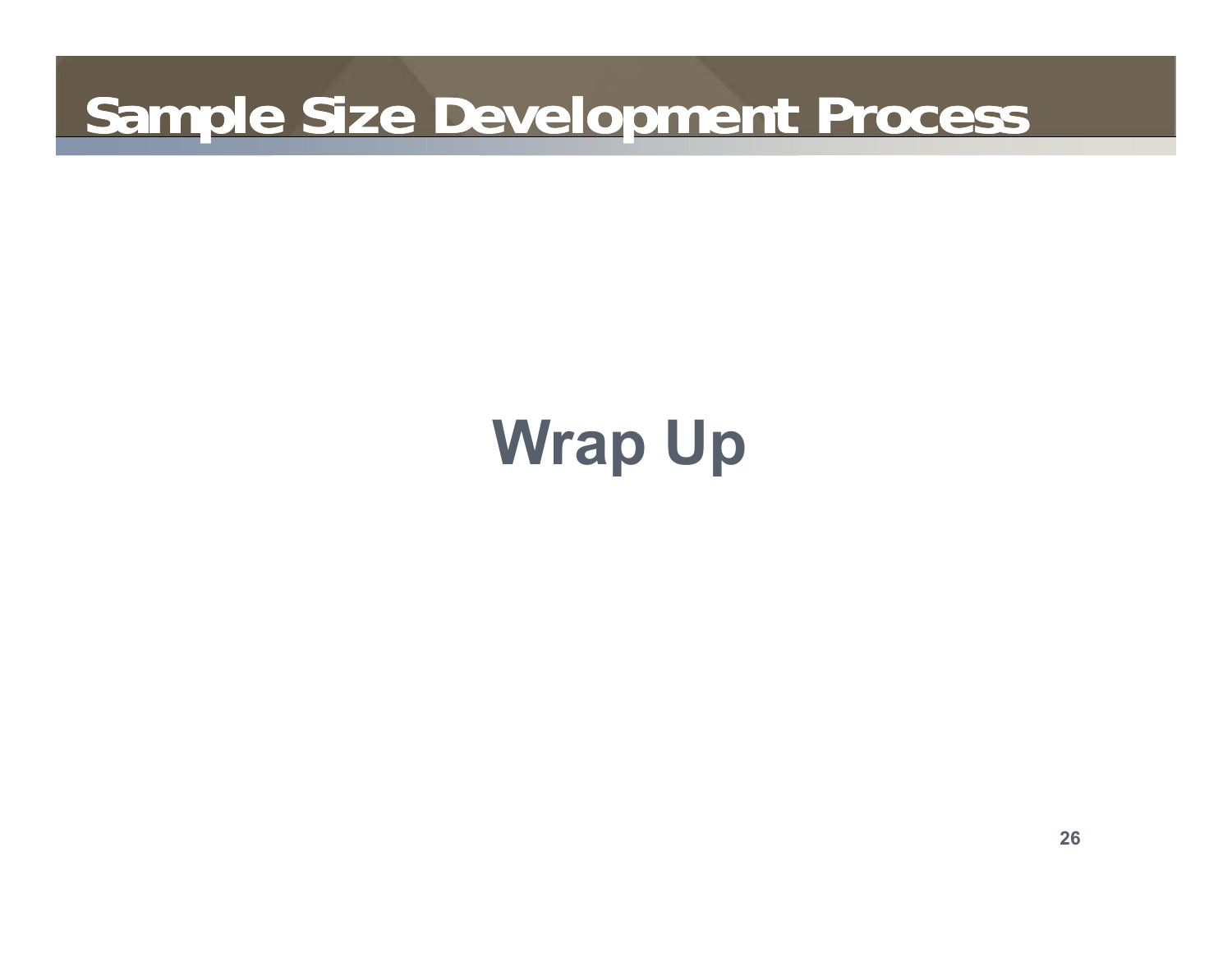### **Statistical Rationale Development**

#### **Wrap Up**

- $\bullet$  **Understand your industry compliance requirements for a statistical rationale for validation**
- $\bullet$ **Execute a risk assessment utilizing tools such as FMEA**
- $\bullet$  **Once risk is assessed, work with your organization to establish the criticality of the risk or failure.** 
	- **Major Defect**
	- **Critical Defect**
- **Develop your statistical rationale based on the criticality of the defect**
- $\bullet$  . **Review the "cost of quality" vs. the risk assessment**
	- **Dummy devices can be used in a packaging validation for a sterile barrier system**
	- **Packaging systems must be manufactured through a validated process using process extremes**
	- **Validated sterilization process**
	- **Part of the risk assessment should include the leveraging of previous validations**
		- •**Similar packaging design validations?**
		- $\bullet$ **Brand new packaging design and/or materials?**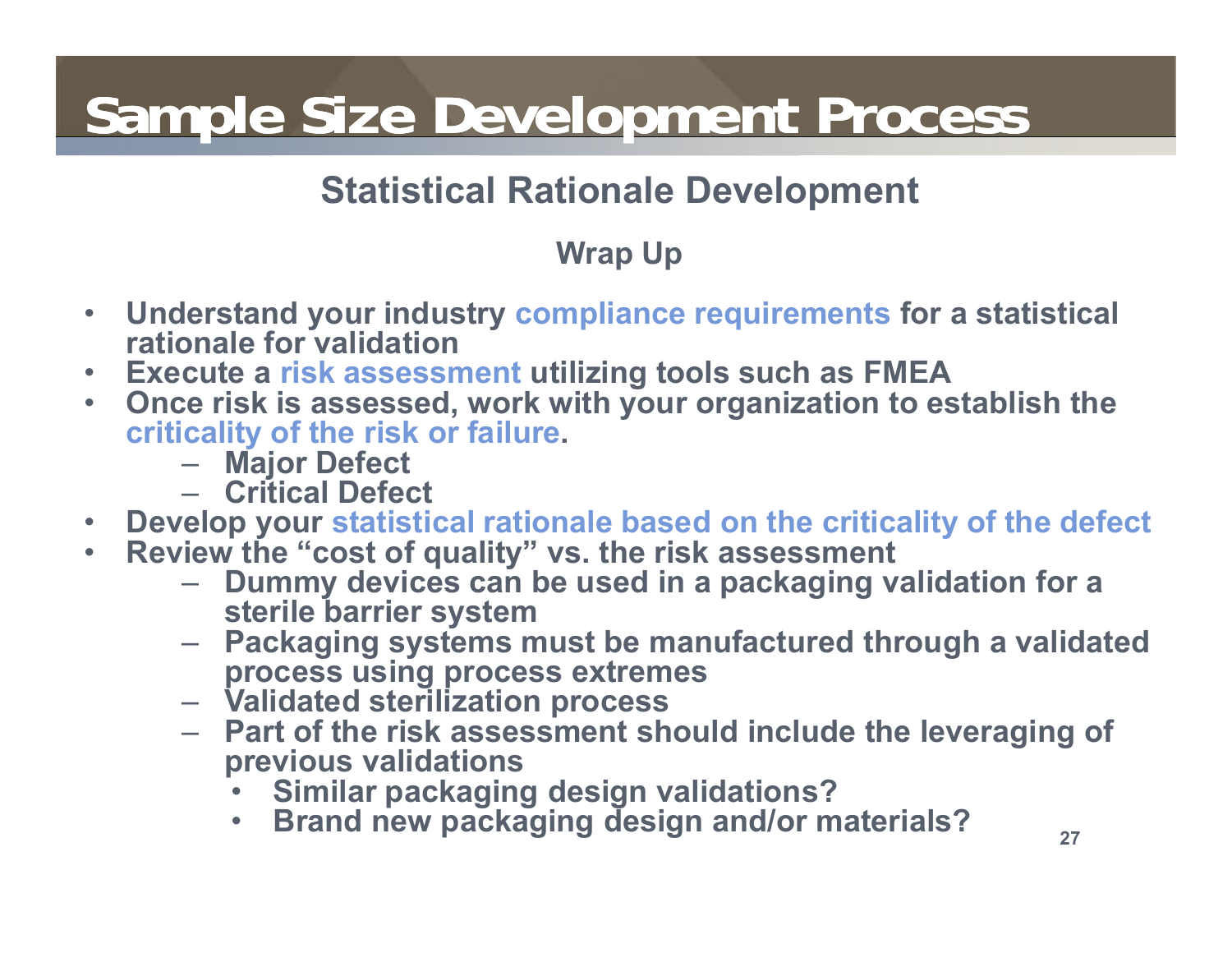

# **Thank You Questions??**